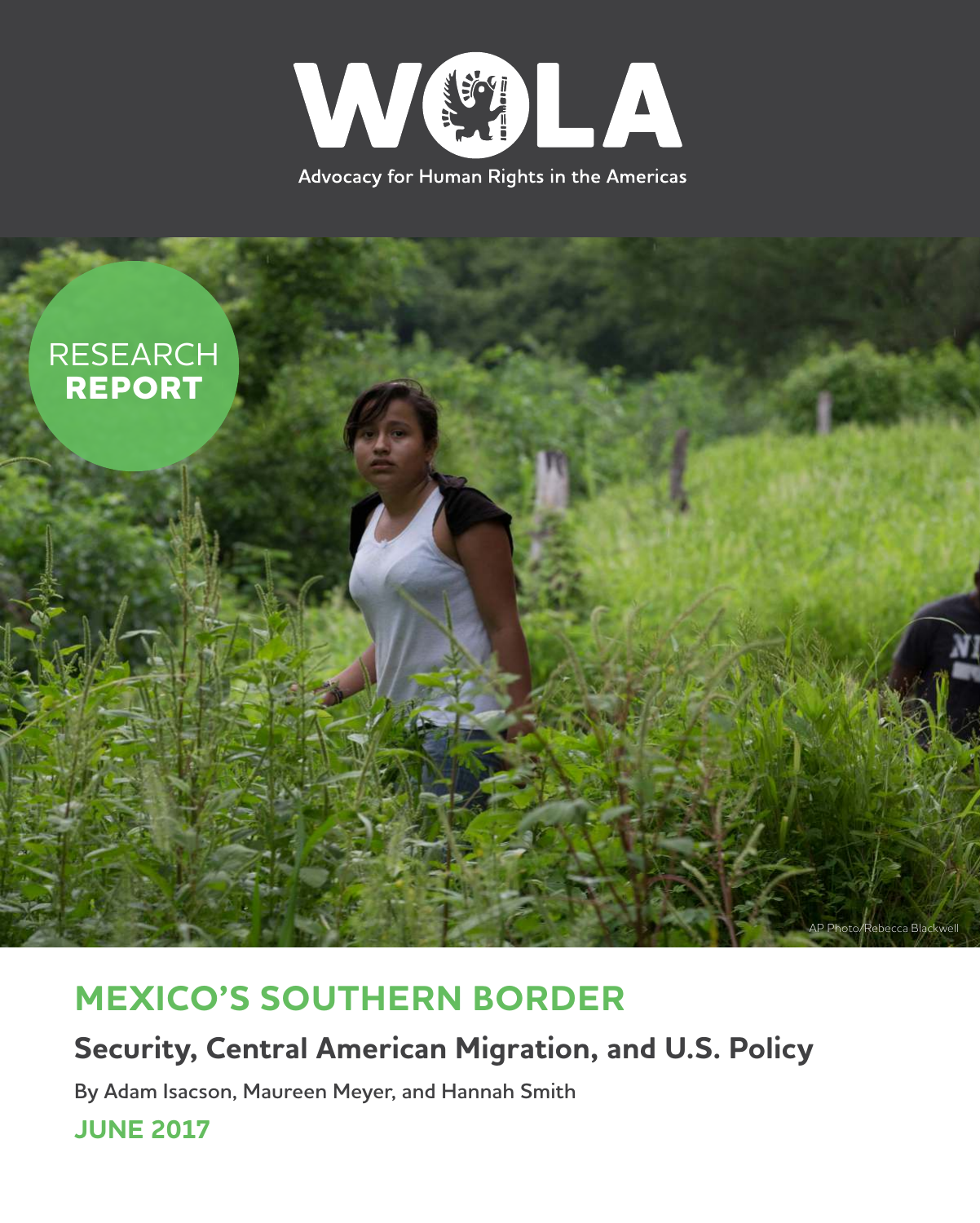# **TABLE OF CONTENTS**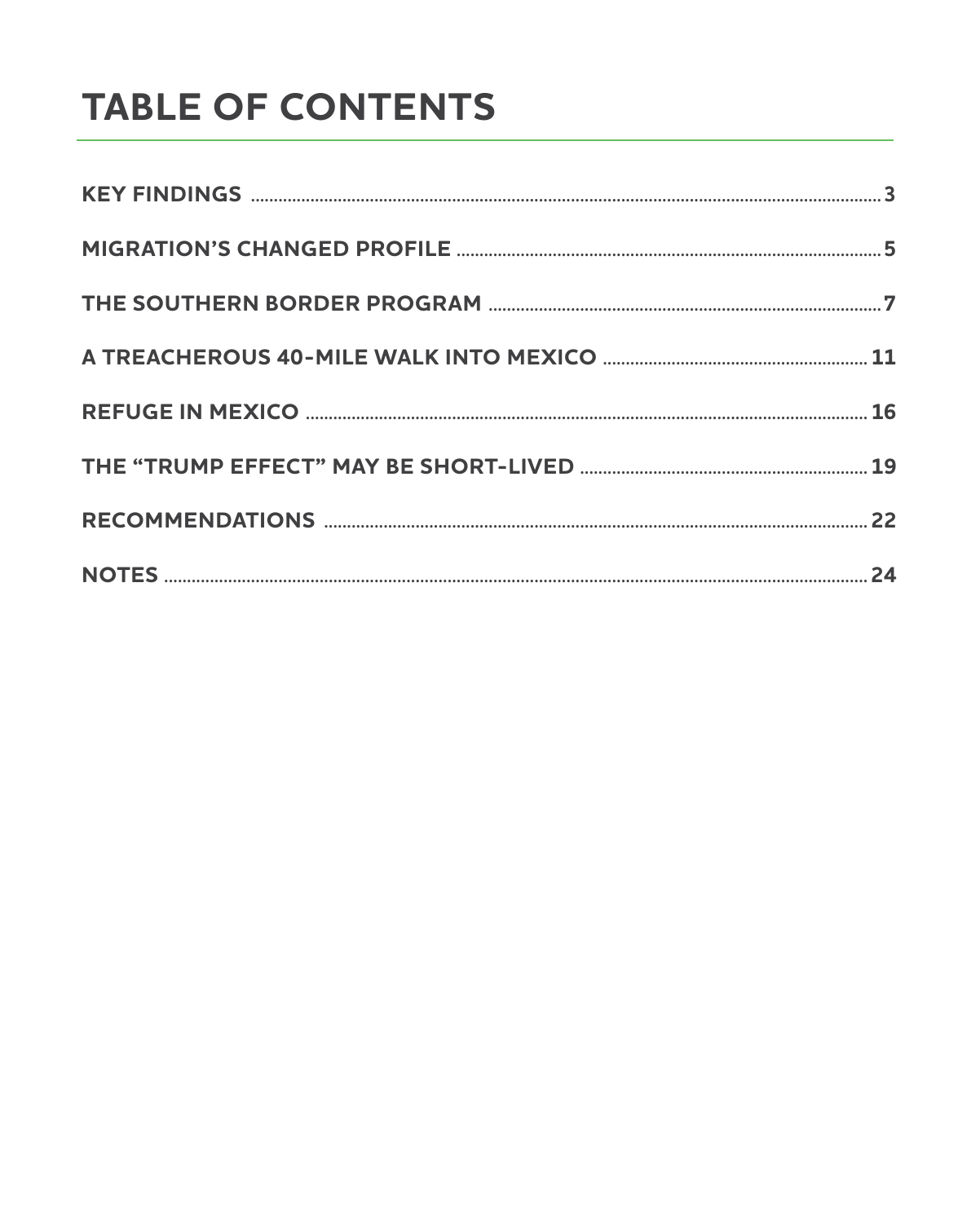# **KEY FINDINGS**

It has been nearly three years since the Mexican government announced its Southern Border Program, which dramatically increased security operations and apprehensions of northbound migrants. This report—based on field research in the area surrounding Tenosique, Tabasco along Mexico's border with Guatemala—examines migration flows, enforcement, and insecurity in southern Mexico.

- **THERE HAS BEEN A SHARP INCREASE IN THE NUMBER OF MIGRANTS AND ASYLUM SEEKERS WHO INTEND TO STAY IN MEXICO, RATHER THAN TRAVEL TO THE UNITED STATES.** Many are seeking asylum or other forms of immigration status. Between 2014 and 2016, there was a 311 percent increase in asylum requests in Mexico. In the first three months of 2017, Mexico had received more asylum applications than all of 2015. The UN Refugee Agency estimates that Mexico will receive up to 20,000 asylum requests in 2017.
- **DECREASED MIGRATION FLOWS THROUGH MEXICO AND AT THE U.S. SOUTHWEST BORDER DURING THE MONTHS FOLLOWING PRESIDENT TRUMP'S INAUGURATION ARE NOT SUSTAINABLE.** News of the Trump administration's hard line appears to have caused a wave of Central American migration before January 20, and a sharp drop afterward. However, until there are improvements in the violence and adverse conditions from which Central Americans are fleeing, people will continue to migrate en masse. By May 2017, apprehension levels at the U.S-Mexico border had begun to tiptoe back up, with a 31 percent increase in total apprehensions compared to April, and a 50 percent increase in apprehensions of unaccompanied minors.
- **ALTHOUGH MEXICO REGISTERED LOWER APPREHENSION LEVELS IN THE FIRST FOUR MONTHS OF 2017 COMPARED TO PREVIOUS YEARS, MIGRATION ENFORCEMENT UNDER MEXICO'S SOUTHERN BORDER PROGRAM REMAINS HIGH.** Total migrant apprehensions increased by a staggering 85 percent during the Southern Border Program's first two years of operation (July 2014 to June 2016) compared to pre-Program levels. Limited government resources, migrants' and smugglers' ability to adjust to new security patterns, corruption among authorities, and an overall drop in migration from Central America since President Trump took office have all likely contributed to the leveling off of apprehensions seen in Mexico in recent months.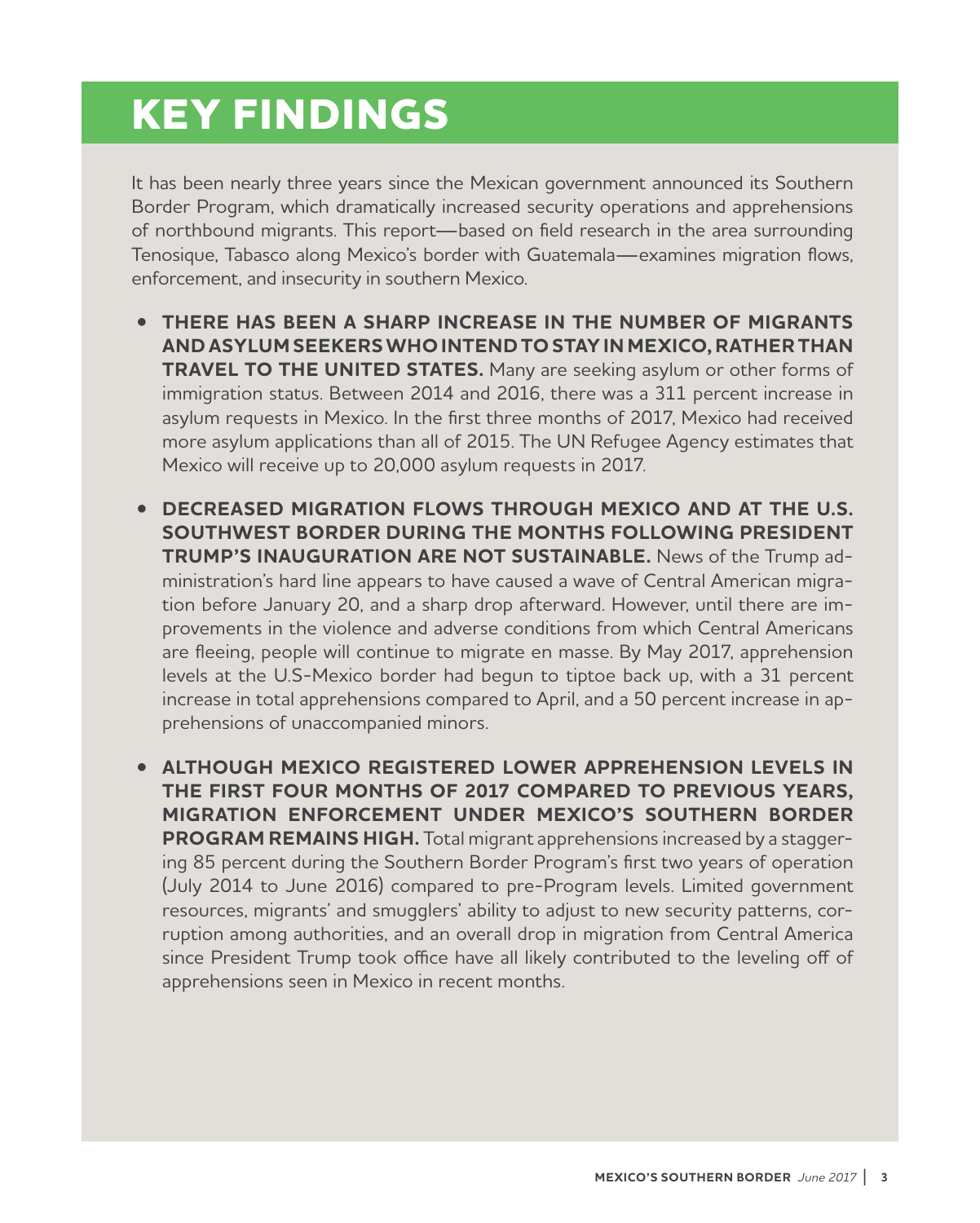# **KEY FINDINGS**

- **CRIMES AND ABUSES AGAINST MIGRANTS TRAVELING THROUGH MEX-ICO CONTINUE TO OCCUR AT ALARMING RATES, AND SHELTERS HAVE NOTED A MORE INTENSE DEGREE OF VIOLENCE IN THE CASES THEY DOCUMENT.** While Mexico's major organized criminal groups do not operate heavily in the Tenosique corridor, smaller criminal bands and Central American gang affiliates routinely rob, kidnap, and sexually assault migrants along this portion of the migration route. Migrant rights organizations in southern Mexico documented an increase in cases of migration and police authorities' abuse of migrants as a result of the Southern Border Program, including recent accounts of migration agents, who are supposed to be unarmed, using pellet guns and electrical shock devices.
- **THERE HAVE BEEN FEWER U.S. ASSISTANCE DELIVERIES TO MEXICO FOR THE SOUTHERN BORDER PROGRAM THAN ORIGINALLY EXPECTED, BUT BIOMETRIC AND COMMUNICATIONS PROGRAMS CONTINUE APACE.** The U.S. State and Defense Departments are currently implementing a US\$88 million dollar program to increase Mexican immigration authorities' capacity to collect biometric data and share information about who is crossing through Mexico with the U.S. Department of Homeland Security. The U.S. State and Defense Departments are also funding a US\$75 million project to improve secure communications between Mexican agencies in the country's southern border zone. This program has erected 12 communications towers so far, all of them on Mexican naval posts.
- **THE MIGRATION ROUTE INTO MEXICO THROUGH TENOSIQUE, TABASCO HAS SEEN A SHARP INCREASE IN CHILDREN AND FAMILIES FLEEING VI-OLENCE IN THE NORTHERN TRIANGLE REGION.** Between 2014 and 2016, the number of children (both accompanied and unaccompanied) apprehended in the state of Tabasco increased by 60 percent. The majority of migrants traveling through this area of the border are from Honduras.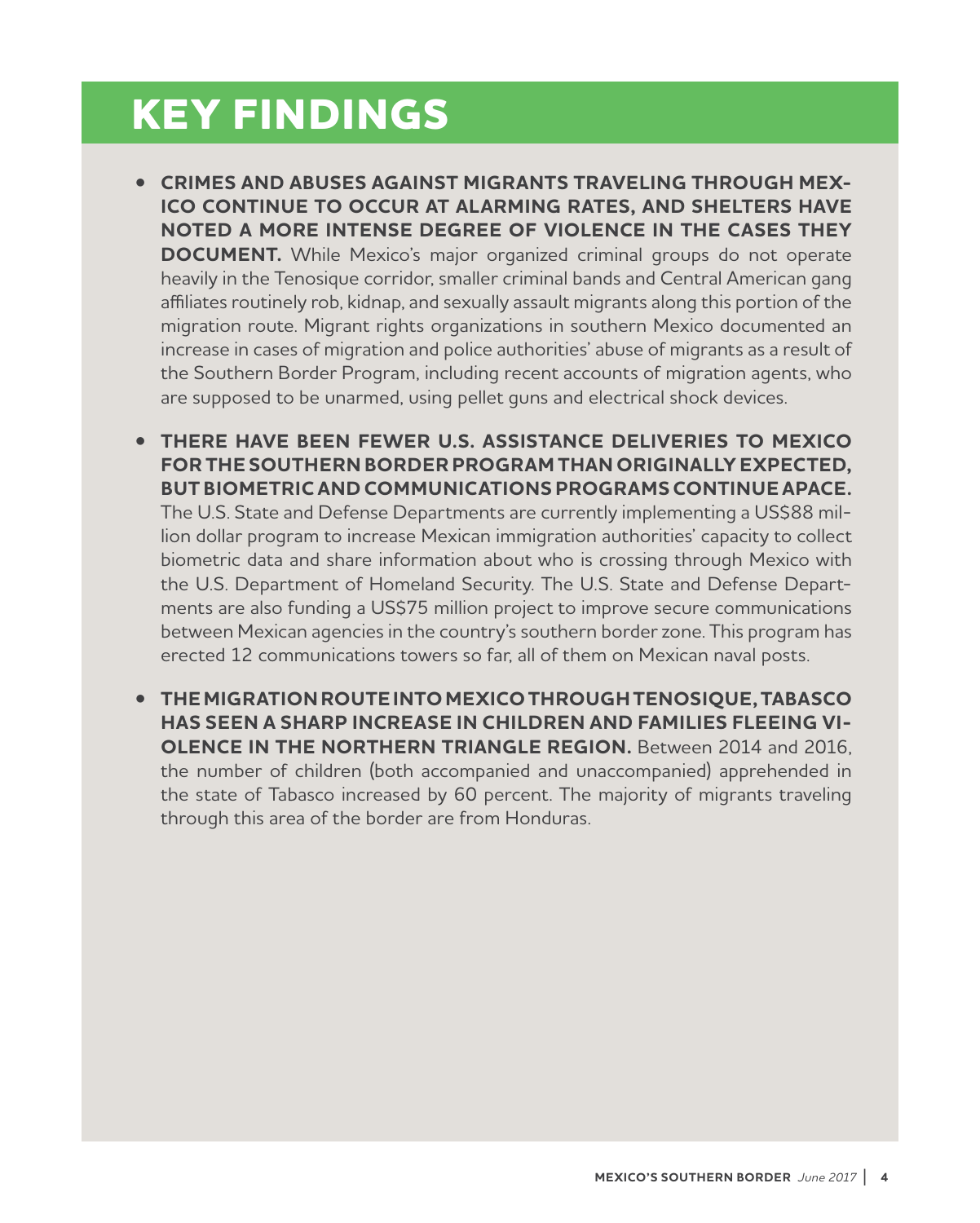# **MIGRATION'S CHANGED PROFILE**



Our mid-February visit was WOLA's first in three years to the "La 72" migrant shelter in Tenosique, Tabasco, a town of 35,000 people about 40 miles from Mexico's border with Guatemala. While the majority of migrants from Central America travel north through the state of Chiapas on Mexico's Pacific coast, Tabasco, too, receives a significant number of travelers. In 2016, Mexico's National Migration Institute (*Instituto Nacional de Migración,* INM) apprehended 10 percent of migrants (19,577) in Tabasco, compared to 43 percent (81,677) in Chiapas. $1$ 

Together with a dedicated team of staff and volunteers, Fray Tomás González, a mild-mannered but energetic Franciscan friar, has welcomed hundreds of northbound migrants each month since 2011. In most cases, the shelter gives them up to a week to rest, eat nutritious meals, and heal wounds suffered during their journey so far—from walkers' blisters to assault victims' mental anguish. An April 2017 report by La 72 outlines the migration context in this area of the border, with a focus on the crimes and human rights violations committed against migrants, and the situation of asylum seekers.<sup>2</sup> In January 2017, 900 migrants and asylum seekers stayed at the shelter, and 13,805 stayed during 2016, nearly all of them from Central America's "Northern Triangle" countries (El Salvador, Guatemala, and Honduras). In Tenosique and further up the train route in Palenque, a city in the state of Chiapas, about 80 percent of migrants are Honduran: this area of Mexico is closest to Honduras, but borders a very sparsely populated part of Guatemala, the Petén region.

During our visit in February 2014, just before a wave of unaccompanied child migrants from Central America made headlines in the United States, most of the migrants at the La 72 shelter were adult men and teenage boys. Nearly all were awaiting the sound of a train whistle: it is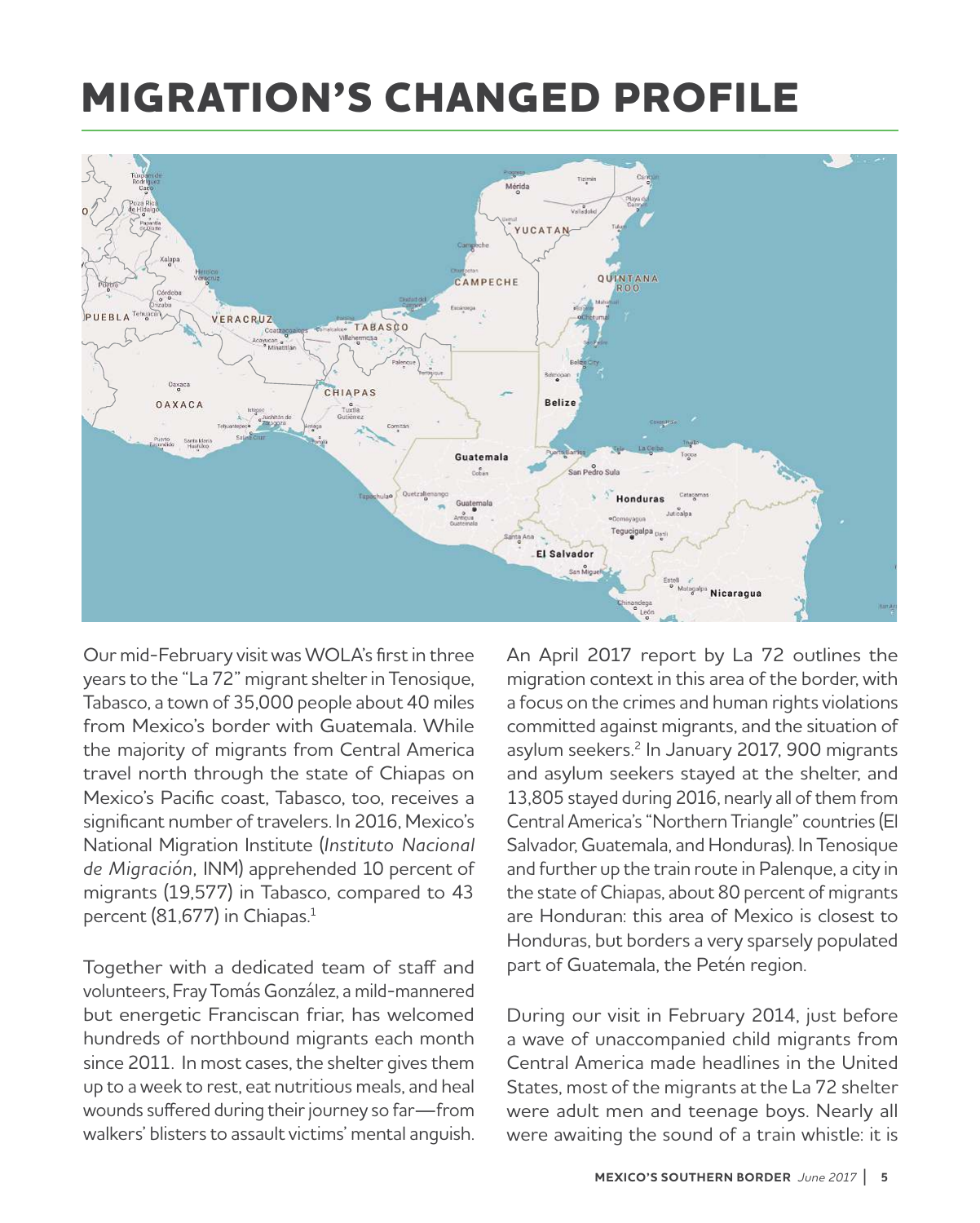

*La 72 migrant shelter in Tenosique, Tabasco*

in Tenosique that the cargo trains known as "*La Bestia*" (The Beast), which for years has edged northward with dozens of Central American migrants riding on top, pass closest to the Mexico-Guatemala border. There were a few women and children among the migrants at the shelter, but they were a rarity. Nearly all planned to transit the entirety of Mexico—more than 1,000 often treacherous miles—and cross the border into the United States.

Three years later, the La 72 shelter we saw in February 2017 was much different. Not only is it larger—with the support of donations and the UNHCR, Fray Tomás and his staff have built new dormitories, a health post, and other facilities to meet demand—it looked like a day-care center.

Children raced around paved courtyards and walkways, playing tag and make-believe. (As they ran past, a six-year-old confronted by a smaller child waving a stick like a saber conjured a "wall of Donald Trump" as an imaginary shield.) Babies and toddlers sat on their mothers' laps. Teenagers played basketball, flirted, and stood around a muralsized map of Mexico and its train lines. (Three of them told us that they were going to try entering the United States via Mexicali, one of the farthest possible routes, on the unfounded belief that they

faced a lower risk of being robbed or kidnapped.) Entire families, some with elderly relatives, sat at tables, talking and fanning themselves in the shade. Between 2014 and 2016, the number of children (both accompanied and unaccompanied) apprehended by INM agents in the state of Tabasco increased by 60 percent.<sup>3</sup>

One factor explains the change in La 72's demographics: worsening violence and persecution in Central America's Northern Triangle countries. In 2015, homicides in El Salvador increased by 70 percent over 2014.<sup>4</sup> In 2016, El Salvador registered the highest homicide rate for the region.<sup>5</sup> While homicide levels have decreased overall in Guatemala and Honduras, both rank among the world's most violent countries not at war.<sup>6</sup> Virtually everyone at the shelter with whom we spoke told us that they left home because they could not stay. Criminal gangs have grown more aggressive, recruiting younger children, increasing their presence in rural areas, and extorting businesses of all sizes (charging what they call "war taxes"). The gang, or *mara*, phenomenon is most severe in El Salvador and Honduras, and in urban Guatemala. It has been estimated that collectively Salvadorans pay more than US\$390 million a year in extortion fees, while Hondurans pay around \$200 million and Guatemalans pay an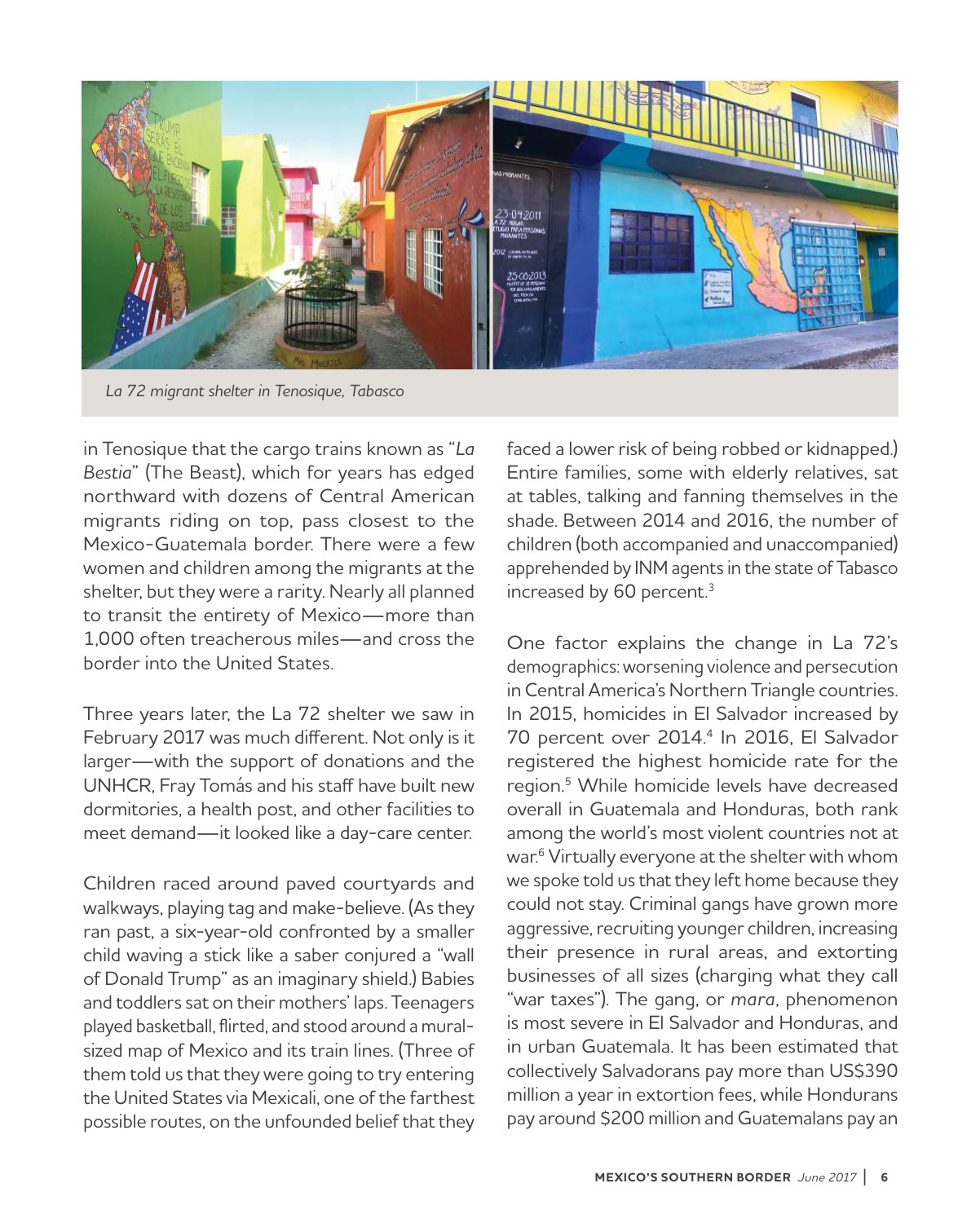estimated \$61 million.<sup>7</sup> Failure to pay can result in harassment, violence, or death.

Many migrants left after the murder of siblings or cousins, or after gangs ejected them from their houses or sought to enslave daughters. An entire family of 17 Afro-Honduran Garífuna people from Honduras's Caribbean coast—grandparents, parents, and children—had just arrived after the murder of five family members. A 15 year-old Salvadoran boy at the shelter had just received asylum in Mexico; his mother had been murdered in front of him by gangs.

We learned that at least one of the women at the shelter was fleeing domestic violence and sexual assault. In addition to criminal violence in general, the Northern Triangle countries also grapple with severe levels of violence against women. As a region, Central America has the highest homicide rate for women in the world; an analysis of the average homicide rates for women between 2007 and 2012 found that El Salvador had the highest rate in the world followed by Honduras.<sup>8</sup> The UN Refugee Agency (UNHCR) interviewed Central American women seeking asylum in the United States and found that, because of their gender, the women were both targets of violence and unable to find adequate protection from authorities.<sup>9</sup>

# **THE SOUTHERN BORDER PROGRAM**

The presence of police, military, and especially INM agents increased in Mexico's southern border zone in 2014, following a four-month period in which U.S. authorities apprehended a stunning 36,075 unaccompanied children, nearly all from the Northern Triangle.<sup>10</sup> In July 2014, at the United States' urging, Mexico instituted a "Southern Border Program" (*Programa Frontera Sur)* that purports to: regulate migration from Central America; improve border infrastructure as a way to increase development and security; increase coordination within Mexican agencies and with Central American governments; and protect migrants and guarantee respect for their human rights.<sup>11</sup>

WOLA has published several analyses of the Southern Border Program and its effects since 2014, especially in other border corridors.<sup>12</sup> In Tapachula and Comitán in the state of Chiapas, the Program brought an increase in road checkpoints and Federal Police presence. Further north along the Pacific coast, as well as in Tenosique and other points near the Gulf coast, the Program also meant a concerted effort to keep migrants from traveling in vehicles and

boarding "La Bestia," the dangerous cargo trains where migrants have often been assaulted and robbed.13 In the Tenosique-Palenque corridor, Mexico's INM agents, with the support of state and local police, were often involved in operations to hunt down migrants.<sup>14</sup> In this area, construction was also finished on a multi-agency customs facility (*Centro de Atención Integral al Tránsito Fronterizo*, CAITF) near an important crossroads in the city of Catazajá, Chiapas, west of Tenosique—the third of five facilities being built by the Mexican government with U.S. support.

Overall, the Southern Border Program triggered a sharp increase in total migrant apprehensions. During the Program's first full year in operation (July 2014-June 2015) apprehensions grew by 79 percent compared to the same period in the previous year. Apprehensions increased by three percent during the Southern Border Program's second year, which represents a rate 85 percent higher than pre-Program apprehensions. The intensity of enforcement operations appeared to level off in 2016, primarily due to limited resources.<sup>15</sup> INM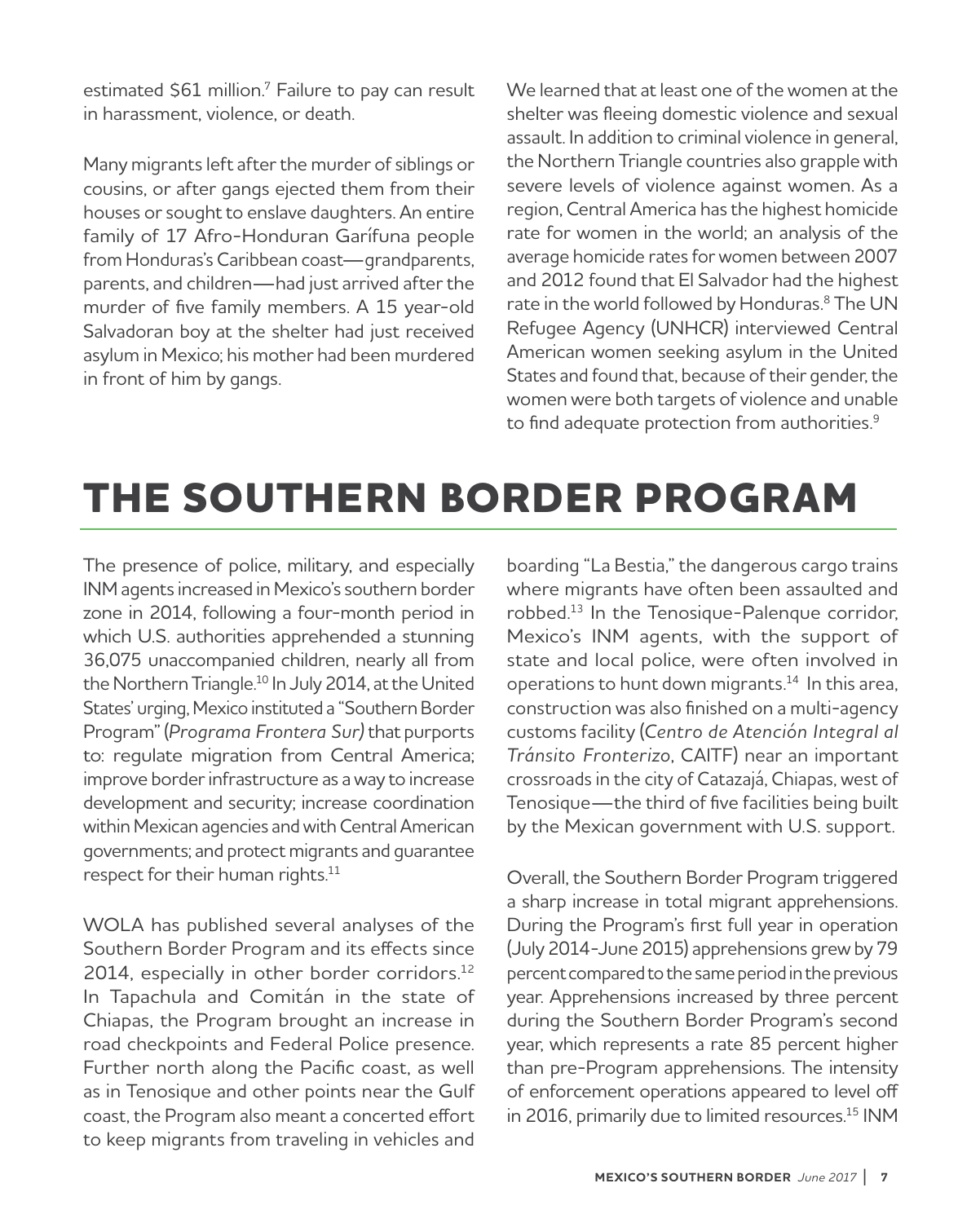## **FIGURE 1 MIGRANT APPREHENSIONS IN MEXICO BEFORE AND AFTER THE SOUTHERN BORDER PROGRAM**



data on apprehensions in May and June 2017 is not yet available to fully assess the Program's impact during its third year; however the information available would suggest an apprehension rate lower than the program's first two years, but significantly higher than pre-Program levels.

Corruption—which is not uniform, but rarely gets investigated or punished—may have also been a factor in the leveling of the numbers. Migrants and smugglers also adjusted to new security patterns, either by changing routes or by bribing police and migration officials to look the other way. Migrants' and smugglers' ability to adapt to hard line enforcement policies prove that investing in strategies that address the root causes of migration are a better use of resources. Until there are significant improvements in the levels of violence and adverse conditions that cause many Central Americans to flee their home countries, people will continue to migrate en masse.

Operations to remove migrants from the trains have become less frequent and the train runs less

frequently. Today, migrants again ride atop *La Bestia*, though in smaller numbers than before. In August 2016 the [Mexican government](http://www.animalpolitico.com/2016/08/gobierno-mexico-quita-concesion-empresa-controlaba-ferrocarril-la-bestia/) took away the operating permit from the Chiapas-Mayab train company and assumed control over the train route.<sup>16</sup> Shelter personnel say that the train now maintains a more irregular schedule: sometimes two trains will come in a day, at other times several days will pass between them. (We did not see or hear of any train passing during our three days in the region.) We were told that migrants riding the trains tend to be overwhelmingly male and adult, though some women and minors still risk the trip.

U.S. support for Mexico's southern border security has been slower to arrive than expected. In 2014 and 2015, U.S. officials announced US\$90 million to help Mexico strengthen security along its southern border.<sup>17</sup> As of January 18, 2017, Congressional Research Service reported that about US\$24 million had been delivered from State Department accounts, with a smaller but additional amount coming from the Defense Department.<sup>18</sup>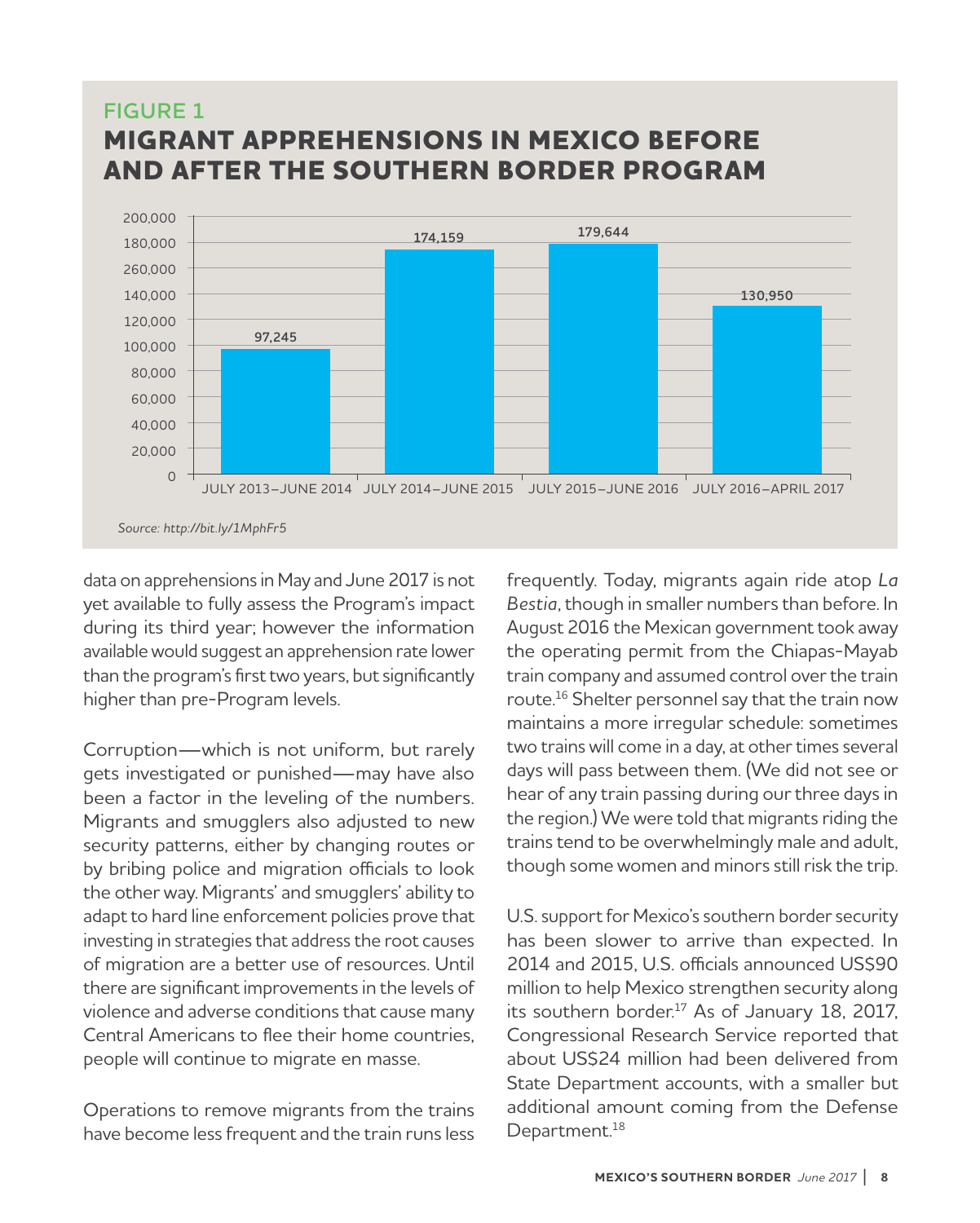

At present, U.S. assistance has chiefly supported:

• **BIOMETRIC DATA SHARING:** An effort—funded by the State Department's Bureau of International Narcotics Control and Law Enforcement (INL) and the Deputy Assistant Secretary of Defense for Counter-Narcotics and Global Threats—to get biometric data-collection kiosks operable at detention centers and, to a lesser extent, at border crossings. U.S. officials prioritize the gathering of biometric data—fingerprints, photos, and physical descriptions—in order to help increase Mexico's awareness of who is crossing, and to get early warning about individuals with organized-crime or terrorist ties (especially from countries outside the Western Hemisphere) who may be headed to the United States. Kiosks provided as early as 2011 turned out to be inadequate for the job: they were not networked, so all the information they gathered stayed on their individual hard drives, mainly in Tapachula, Chiapas. New equipment, principally from converted laptops, will be networked to Mexico City, and information about apprehended individuals will be shared with the U.S. Homeland Security Department's Automated Biometric Identification System (IDENT), which alerts Mexican authorities if a match is found. The total cost of this program will be US\$88 million: \$74 million from the State Department, and \$14 million from the Defense Department.

• **COMMUNICATIONS:** INL and the Defense Department are funding a \$75 million telecommunications project to improve secure communications between Mexican agencies working in eight southern states.19 This is primarily through installing cellular communications towers across the unpopulated southern border zone so that security and migration officials can talk to each other. Currently, much of the border zone—including all but a few of the 40 miles of road between Tenosique and Guatemala—has no mobile phone service. This program has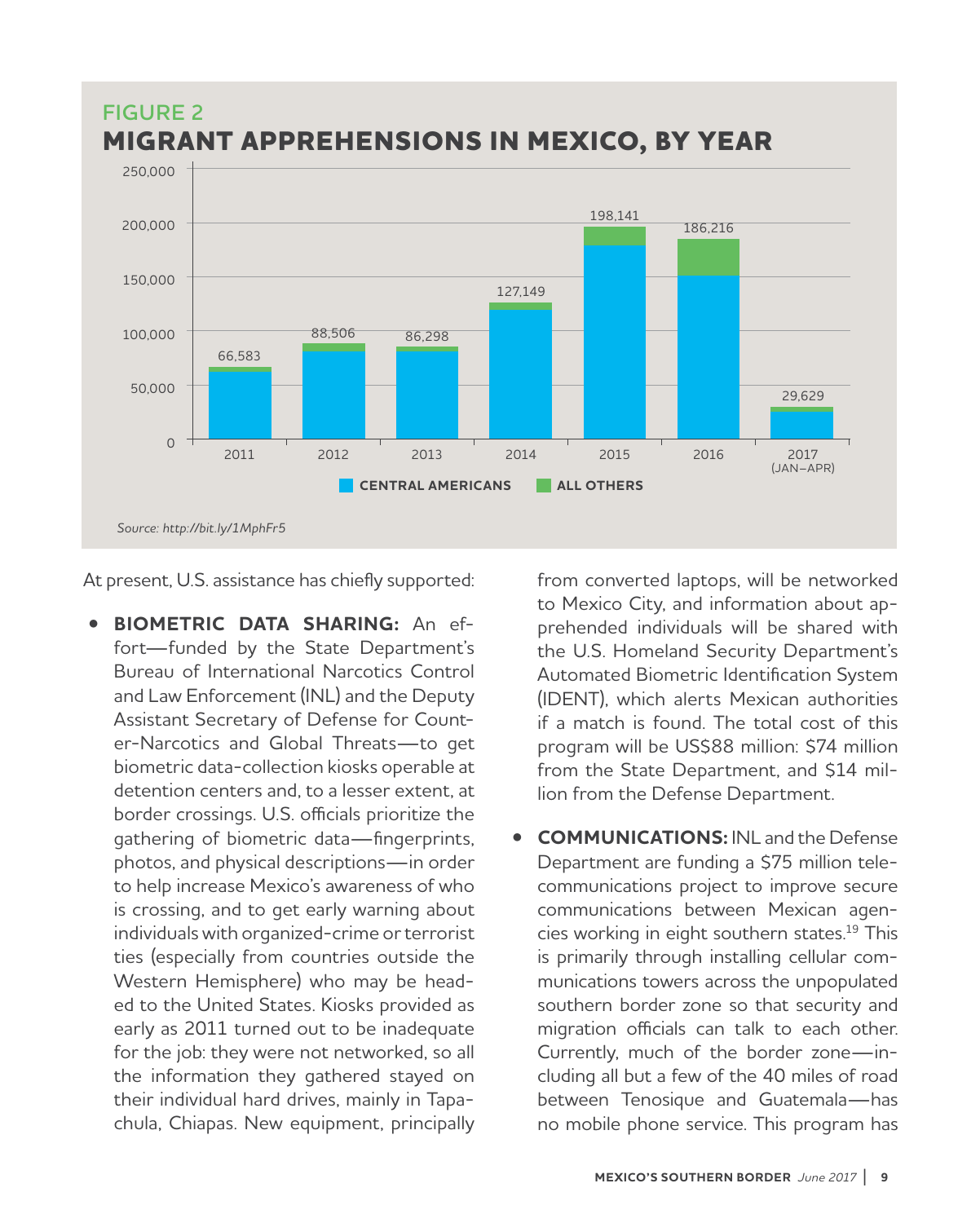erected 12 towers so far, all of them on Mexican naval posts.

- **INM CAPACITY:** U.S. support for INM personnel in the southern border zones has also included training programs aimed at improving agents' professionalism. At the last meeting between presidents [Obama](https://obamawhitehouse.archives.gov/the-press-office/2016/07/22/fact-sheet-united-states-mexico-relations) [and Peña Nieto](https://obamawhitehouse.archives.gov/the-press-office/2016/07/22/fact-sheet-united-states-mexico-relations) in July 2016, the governments announced their intention to develop a training program for INM agents that would "enhance INM's capacity to identify and interview vulnerable populations" and would "also include repatriation best practices and provision of migrant services."<sup>20</sup> At a meeting at the U.S. Embassy in Mexico City, we were told that U.S. agencies are working with the INM to develop a pilot "training academy" course to improve baseline skills. Some INM personnel have traveled to Glynco, Georgia, to tour the Homeland Security Department's Federal Law Enforcement Training Center (FLETC) and observe training techniques and principles. The first round of this training began at the end of May 2017, with 30 INM agents participating in a month-long pilot program.<sup>21</sup> At Mexico's largest migrant detention centers in Tapachula, Chiapas and Acayucán, Veracruz, the INL has also supported the presence of "mentors:" U.S. Customs and Border Protection (CBP) or Immigration and Customs Enforcement (ICE) agents who remain on-site to advise about standard operating procedures, to assist with information-sharing, and to coordinate on cases of migrants from countries outside the Western Hemisphere that are "of interest" due to terrorist activity.<sup>22</sup>
- **POLICE CAPACITY:** As noted in our 2015 report on the Southern Border Program, Mexican Federal Police units operating in the southern border zone, especially Tapachula, have received equipment, technical

assistance, and training for investigations and operations against organized crime, particularly human trafficking and exploitation of migrants.<sup>23</sup> Agents from Chiapas's state police, and a few individuals from Tabasco's state police, have received some basic training in professional skills like proper use of force. Police checkpoints employ U.S-donated non-intrusive inspection equipment.

- **JUDICIAL CAPACITY:** The INL has funded training for Tabasco state prosecutors and investigators, carried out by the Department of Justice through its International Criminal Investigations Training and Assistance Program (ICITAP). Additional training in countering gender violence was supported by USAID and carried out by Management Systems International (MSI), a private contractor. Tabasco prosecutors have also received INL-funded training in countering human trafficking and human smuggling provided by the UN Office on Drugs and Crime. State prosecutors with whom we spoke in Villahermosa, Tabasco's capital, gave U.S. support for their judicial reform process a positive evaluation.
- **DRUG INTERDICTION:** The INL and the Defense Department are also assisting Mexican police and military units charged with detecting and seizing drugs transiting the southern border zone, principally cocaine, but also some heroin. In early February, the commanders of the U.S. Northern and Southern Commands visited Tapachula, Chiapas to better understand migration and organized criminal activity in Mexico's southern border zone.<sup>24</sup> In her posture statement before the U.S. Senate on April 6, 2017, Northern Command General Lori Robinson stated that Northern Command "work[s] closely with the U.S. interagency community and Mexican interagency organizations to support the Government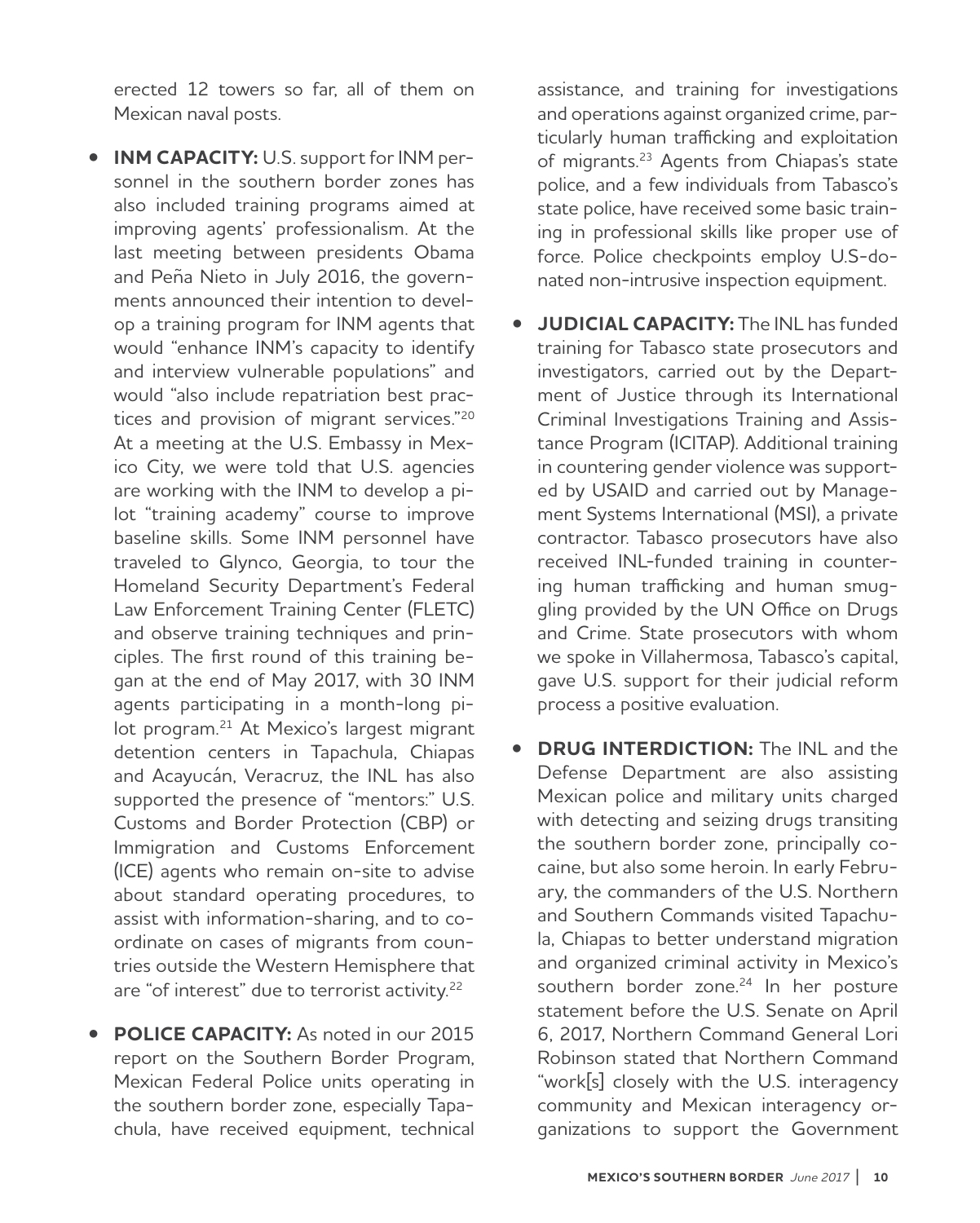of Mexico's Southern Border Strategy to improve security on their border with Guatemala and Belize."25 Congressional Research Service has reported that the Defense Department is providing training

and equipment to Mexican military forces patrolling the country's southern borders.<sup>26</sup> While we do not have further details on this assistance, the Tenosique-area does not appear to be a priority region.

## **A TREACHEROUS 40-MILE WALK INTO MEXICO**

Migrants are heavily preyed upon in the Tenosique corridor of Mexico's southern border. The geography is ideal for those who would do harm, as Tenosique, the first population center with any services, lies 40 miles from the border with Guatemala. It takes about 20 hours to walk the entire road between the border crossing at El Ceibo in Guatemala and Tenosique, with daytime temperatures routinely over 95 degrees. The road passes through cattle pastures, swamps, cane fields, the occasional patch of forest, and a few tiny farming hamlets. As in early 2014, we passed many young men carrying small backpacks along the side of this road.

This walk requires migrants to pass through

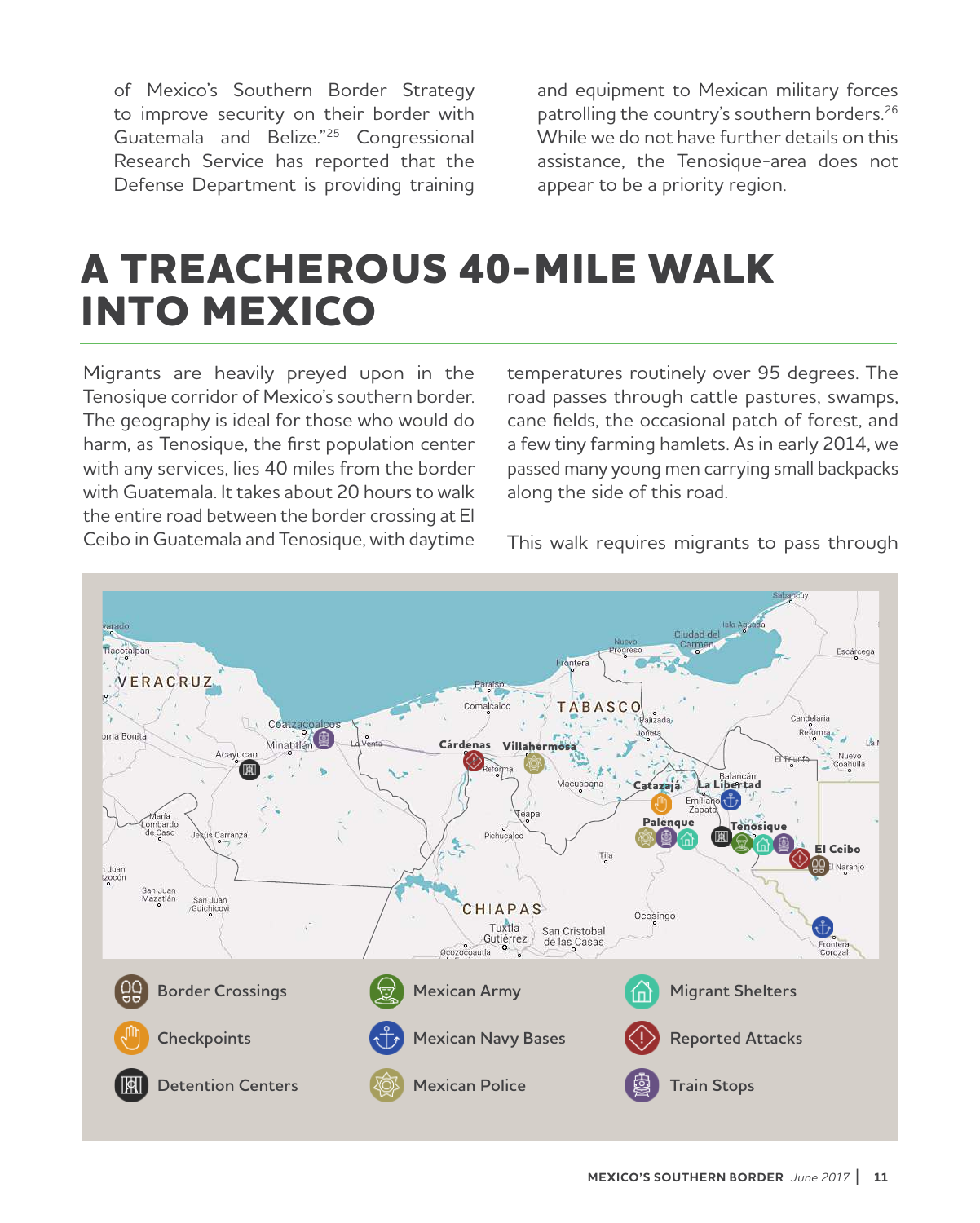

*The official Mexico-Guatemala border crossing at El Ceibo*

known hotspots where crimes against migrants are routine and often shocking in their brutality. One such site, a few miles east of Tenosique by the municipal garbage dump where a washedout bridge was recently repaired, has been the scene of many kidnappings and countless robberies and assaults, including sexual assaults and armed attacks. La 72's April 2017 report outlines the three main routes migrants take to arrive at the shelter from Guatemala, and the dangers they face along the way.<sup>27</sup> Of the 13,805 migrants who passed through the La 72 shelter in 2016, 1,050 of them told shelter personnel that they were victims of a crime while on Mexican soil. Staff estimated there were an additional 2,400 "indirect victims" in 2016, like occasions when a migrant at the shelter tells of witnessing crimes committed against other migrants.

While the army and municipal police have checkpoints on either end of the 40-mile road, there is little other state presence. Cellphone service is absent for the vast majority of the trip, so calls for help are impossible. Police (federal, state, and municipal) and INM agents do patrol the road, but their approach causes migrants to scatter into the countryside for fear of apprehension.

Occasionally, INM agents pursue migrants in this and other areas. According to testimonies we heard from shelter personnel and a few

migrants themselves in Tenosique and Palenque, these apprehension operations, which increased dramatically after the mid-2014 launch of the Southern Border Program, can be violent. Reports of improper use of non-lethal force include the use of rubber bullets, pellet guns, and hand-held electrical shock devices to incapacitate migrants, as well as beatings—especially of the lower legs and feet, which makes long-distance walking difficult. Shelter personnel told us of having to painfully extract pellets from migrants' legs.

INM personnel insisted to us that their agents, who are supposed to be unarmed, do not use lethal or non-lethal weapons. INM agents do occasionally work jointly with agents from Mexico's 41,000-member Federal Police, the only force authorized to work with the INM to enforce Mexican immigration law (although state and municipal police have also been involved in operations). However, we have seen photo documentation of a uniformed INM agent subduing a migrant while holding what looked like a flashlight in broad daylight. The flashlight-looking device is a stun gun that delivers an incapacitating electric shock, a product available quite cheaply online.<sup>28</sup>

## **A DANGEROUS JOURNEY**

The proximity of the train line and an established network of migrant shelters explain why so many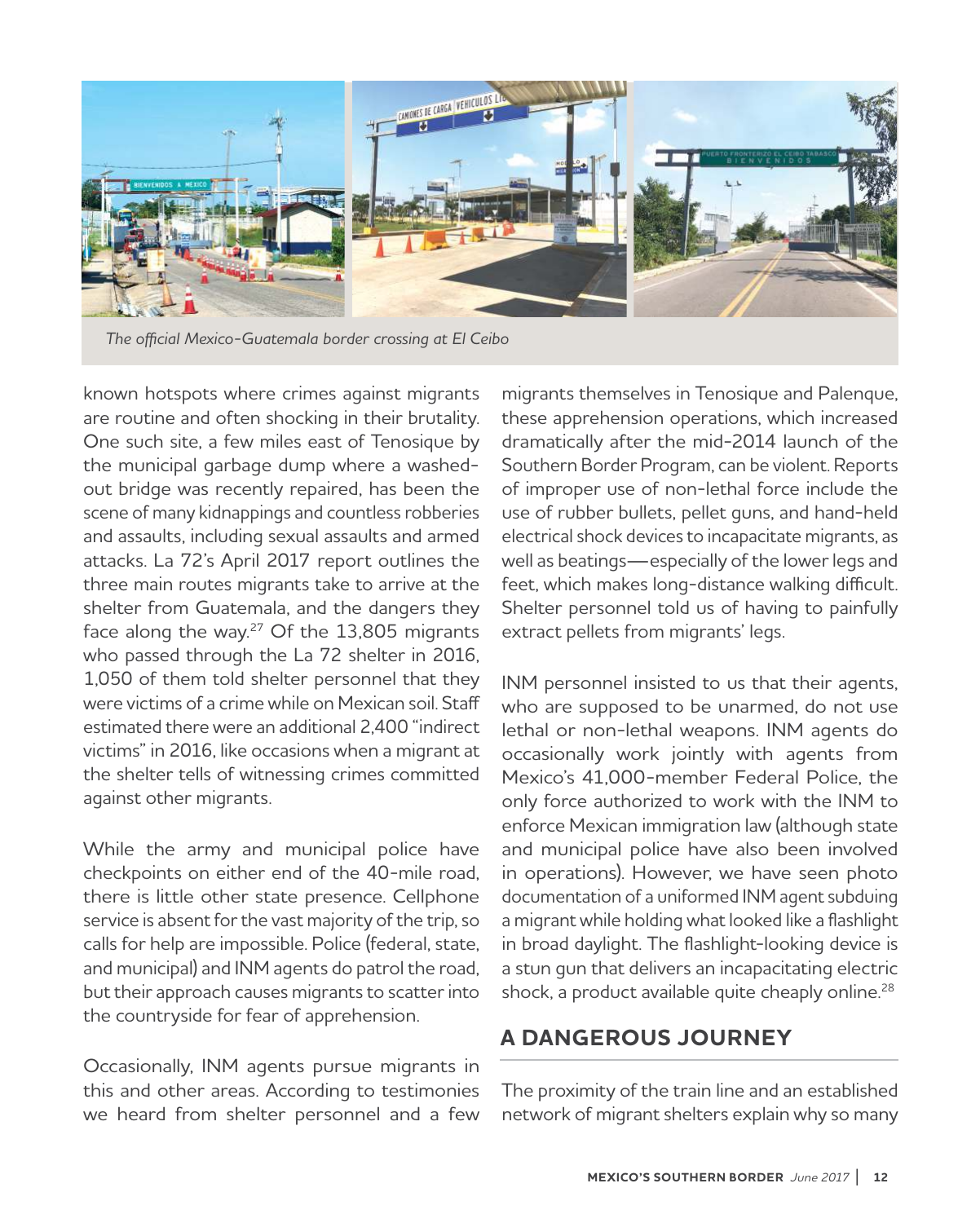migrants take the route through Tenosique. It also explains why Fray Tomás established La 72 in 2011—named after the 72 migrants who were massacred in San Fernando, Tamaulipas in August 2010—and why the Sisters of Charity of San Vicente de Paúl established a smaller, but similarly crowded and expanding shelter in Palenque, in the neighboring state of Chiapas. For the most part, those staying at these shelters are traveling without a paid smuggler; the shelters endeavor to screen out smugglers trying to pass as migrants.

Those who can raise or borrow the money to pay smugglers' exorbitant fees—now estimated at up to US\$10,000 for transit from Central America to U.S. soil—tend to travel by other means that usually lead through Mexican territory more quickly. Smugglers guide them around known checkpoints, and much of the fee pays the cost of bribing Mexican immigration and law-enforcement officials to look the other way, as well as a fee (*derecho de piso*) to criminal organizations who control parts of the territory, especially at the U.S.-Mexico border.

As was discussed previously, migrants traveling independently continue to ride atop the trains, although less frequently due to increased enforcement and a decrease in the frequency of the train. They also try their luck in buses and transportation vans, and many walk. This journey can be expensive and dangerous. Taxi and bus drivers often take advantage of migrants by charging much higher fares than the going rate for Mexicans. Gangs charge migrants about US\$100 per person to ride each leg of the train ride in southern Mexico; some migrants who cannot pay have been thrown off of moving trains.<sup>29</sup>

Both on trains and at "hotspots" where migrants travel on foot, criminal bands often rob them of their travel money, rape women (and in some cases, men), and kidnap them, extorting ransom from relatives. The La 72 shelter has noted a

more intense level of violence in the cases it's documenting. Citing information collected from migrants, the shelter reports an alarming increase in rape and sexual assault cases that began in mid-2015. This year the shelter is also reporting an uptick in armed robberies and shootings—a trend not seen in previous years.<sup>30</sup>

The extent of the danger is impossible to measure: as we note below, many migrants not only avoid reporting crimes to authorities, but don't even want to talk about the incident. Shelter personnel believe that roughly one-quarter are extorted, assaulted, or worse just in the southern part of their journey, between Central America and the Mexico City-area.

The gangs that prey on the migrants are often Central American—affiliates of the same *maras* that so many are fleeing. We saw graffiti from Barrio 18, one of the Northern Triangle's two largest gangs, on Tenosique's outskirts. Other criminal bands are local, usually small groups of Mexican individuals operating in a specific area.

Federal Police officials told us there is "no organized crime" in this border zone, observing that smuggling and human trafficking are more severe in other southern border areas, like Tapachula and Comitán, Chiapas. They added that very little cocaine or other drugs appear to transit this border corridor, explaining that traffickers had easier options elsewhere than "bringing it through the jungle" of Petén and the Lacandón National Park area south of Tenosique in Guatemala. If by this the police officials meant that the criminals operating in the area were not commanded by Mexico's national organized crime groups, that seemed to be the case. However, as Tabasco state prosecutors explained to us, the local criminal groups focused on extorting and exploiting migrants were organized into identifiable groups with clear leadership.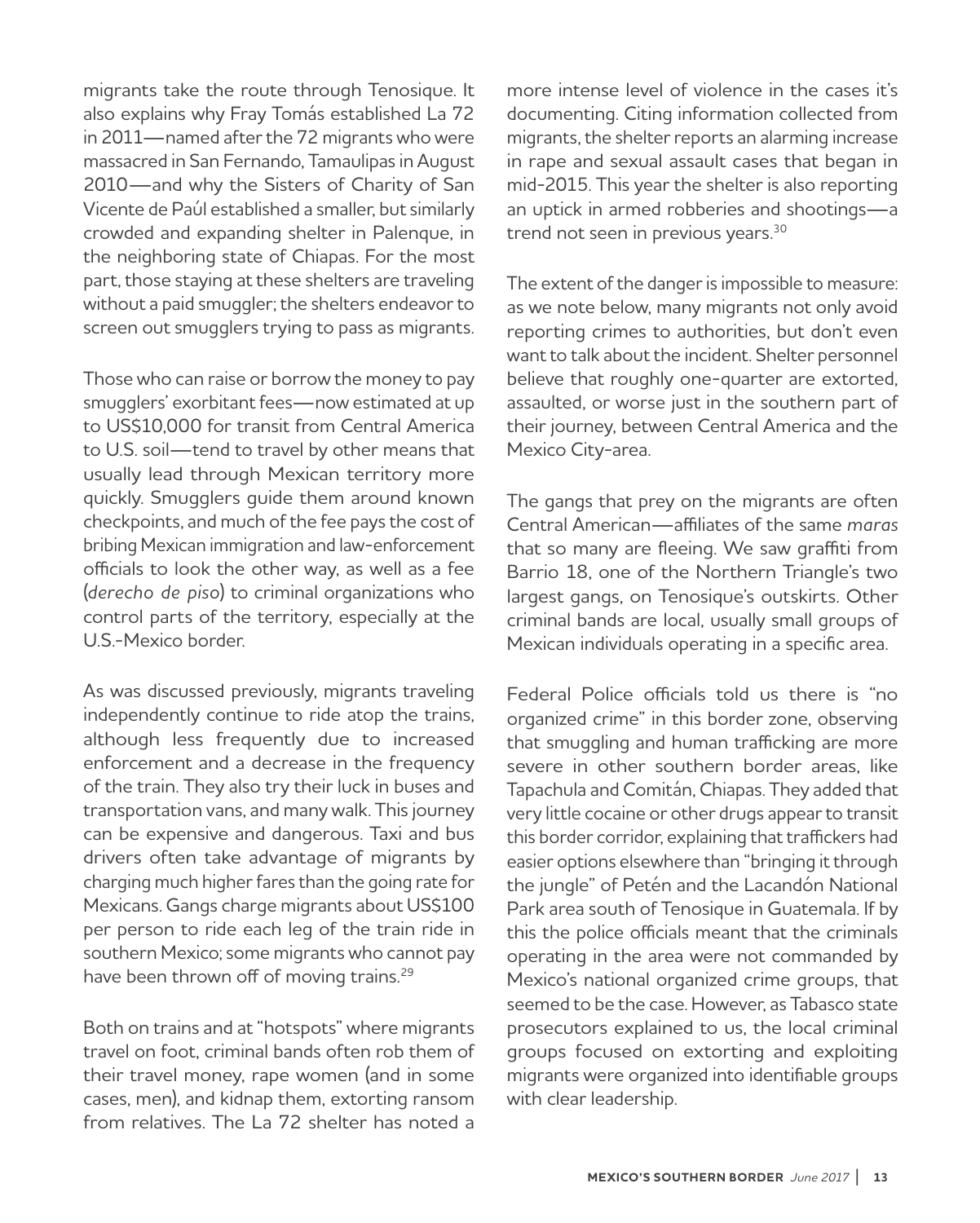State officials, Federal Police agents, and shelter staff all spoke of a wave of kidnappings, including of migrants, in the area around the city of Cárdenas, which is near Tabasco's capital, Villahermosa, on the route migrants take to travel to the state of Veracruz. State prosecutors told us that the week before our visit members of the state Public Security Ministry (*Secretaría de Seguridad Pública*) had rescued 13 migrants who had been kidnapped in Cárdenas, including eight children.<sup>31</sup> In December 2016, the state prosecutor's office was able to dismantle a kidnapping ring in Cárdenas that also targeted migrants, arresting 12 alleged kidnappers.<sup>32</sup>

According to numerous testimonies from officials and migrant advocates, security force and local government corruption is an obstacle to dismantling these criminal groups. Most interviewees had a nuanced view of this corruption, noting that it is not uniform. Some police agents and soldiers warn migrants of dangers, and their presence deters criminals from preying on them. Other agents and security force personnel, however, extort migrants or turn a blind eye to criminals' predation of them, and their institutions do little to prosecute corrupt agents or separate them from the force.

### **ANOTHER LOOK: IXTEPEC, OAXACA**

In March 2017, WOLA staff also visited the "Hermanos en el Camino" migrant shelter in Ixtepec, Oaxaca, a town near the Pacific coast where the train stops on its way north from Chiapas. Hermanos en el Camino was established in February 2007 by Father Alejandro Solalinde. In addition to providing humanitarian assistance (food, shelter, medical attention), Hermanos en el Camino assists migrants in reporting crimes committed against them, applying for humanitarian visas, and requesting asylum. Staff report receiving 20,000 migrants on average each year; however, the shelter was less crowded than usual during our March visit.

Like in Tenosique, migrants along this route rely less often on the train as their primary means of transportation north, and shelter staff in Ixtepec reported that the train schedule is irregular. The majority of migrants at Hermanos en el Camino arrive at the shelter by bus or on foot. However, we spoke with two traveling companions from El Salvador who rode the train for a small stretch before arriving at the shelter. One was a 16-year-old who was hoping to cross into the United States, the other was in his 40s and hoped to find work in one of Mexico's northern border states.

There were fewer women, children, and families at Hermanos en el Camino compared to what we saw at the La 72 shelter. The majority of migrants at Hermanos en el Camino were single adult or adolescent males. Shelter staff and authorities in the area confirmed that, though it has become more common to see women and families traveling along the route through Ixtepec, the majority of migrants continue to be single men. Like in the Tenosique corridor, migrants traveling along this route are routinely victims of crime and human rights violations.

Similar to what we heard in Tenosique, many migrants at the Ixtepec shelter spoke of their intention to stay in Mexico rather than cross into the United States. WOLA spoke with a Guatemalan mother staying at the shelter while she awaited a decision from COMAR about her request for refugee status. It had been four months and there were no advances in her case. She and her two small children (a three-year-old and a one-year-old) fled Guatemala after receiving death threats.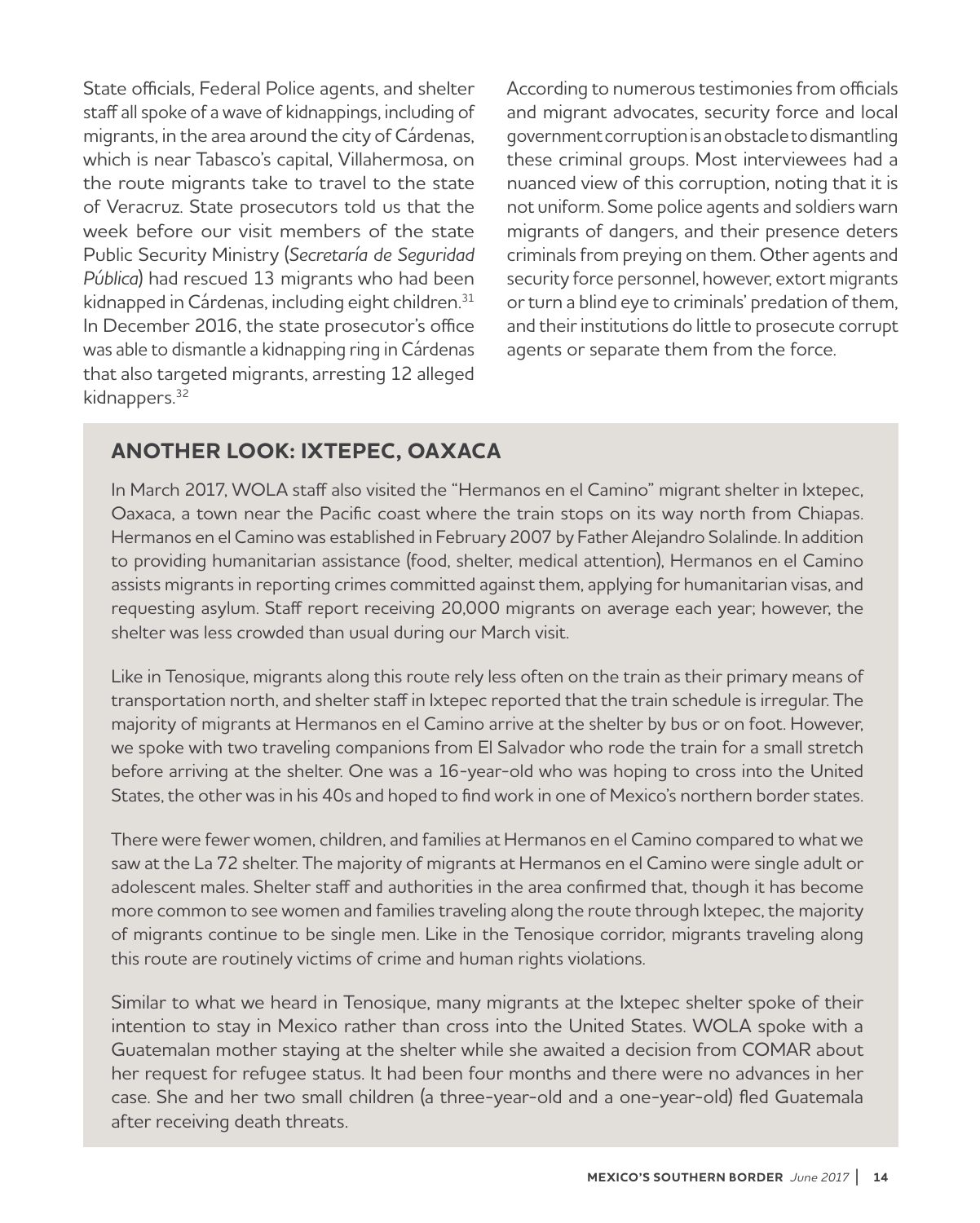### **ELUSIVE JUSTICE FOR CRIMES AGAINST MIGRANTS**

As we note above, migrants are often victims of crime and human rights violations during their journey through Mexico. However, it has proved difficult to effectively investigate and sanction Mexican officials and individuals implicated in wrongdoing. Municipal and state police forces largely have weak internal affairs units and, while the Federal Police has strengthened its unit in recent years, agents continue to be accused of wrongdoing. La 72 denounced that municipal and federal police agents were implicated in some of the kidnapping cases in Cárdenas in 2016.<sup>33</sup>

The internal regulations of Mexico's Interior Ministry (*Secretaría de Gobernación*, SEGOB), which oversees the INM, call for the agency to have an internal affairs office (the director of which should be proposed by the Undersecretary for Population, Migration, and Religious Affairs and confirmed by the Minister of the Interior).<sup>34</sup> Although the Peña Nieto administration established these regulations in April 2013, to date the INM does not have an official Internal Affairs Unit tasked with opening investigations against agents for alleged criminal activities or serious misconduct. Such a unit would also refer criminal cases to the federal Attorney General's Office (*Procuraduría General de la República*, PGR). The INM has stated that it lacks funds to establish the Internal Affairs Unit.<sup>35</sup> Currently, the INM has an Internal Control Body (Órgano *Interno de Control*) that can impose administrative sanctions on agents for failing to fulfill their duties. Decisions to remove agents appear to be more at the discretion of the INM Commissioner, Ardelio Vargas. In August 2016, Vargas reported to the Mexican Senate that, since taking office in January 2013, he had dismissed 3,000 INM agents and administrative staff—out of a total workforce of nearly 6,000—for corruption, physical abuse, and extortion against migrants.<sup>36</sup>

Mexico's state-level and national human rights commissions, charged with investigating state and federal agents implicated in human rights violations, also document abuses against migrants and call for administrative and criminal investigations where merited. In 2016, the National Human Rights Commission (*Comision Nacional de los Derechos Humanos*, CNDH) received 532 complaints of human rights violations by INM agents.37 That same year it issued two recommendations to the INM, one for the overcrowded conditions in the migrant detention center in Mexico City, and another for the illegal detention and torture of four Chiapan indigenous people with valid Mexican birth certificates whom INM agents attempted to deport to Guatemala.<sup>38</sup> The CNDH also issued two special reports in 2016 related to the protection of unaccompanied migrant children in Mexico and another on the conditions within several migrant detention centers in the country.<sup>39</sup>

While internal affairs units can sanction agents and human rights commissions are important for documenting abuses, providing recommendations such as policy changes or additional training, and for referring cases for prosecution, the final responsibility for effectively investigating criminal acts which includes human rights violations against migrants, are the state and federal attorneys general offices. Both Tabasco and Chiapas have special prosecutors' offices for crimes against migrants, and in December 2015 the PGR created a Unit for the Investigation of Crimes Involving Migrants. During our February 2017 visit, WOLA staff met with the Tabasco prosecutor for crimes against migrants (*Fiscalía Especializada para la Atención al Migrante*), who is based in Tenosique, as well as the special prosecutor for human trafficking (*Fiscalía para el Combate a la Trata de Personas*), who is also in charge of kidnapping cases, and other representatives of the state attorney general's office (*Fiscal*í*a General del Estado*) based in Villahermosa.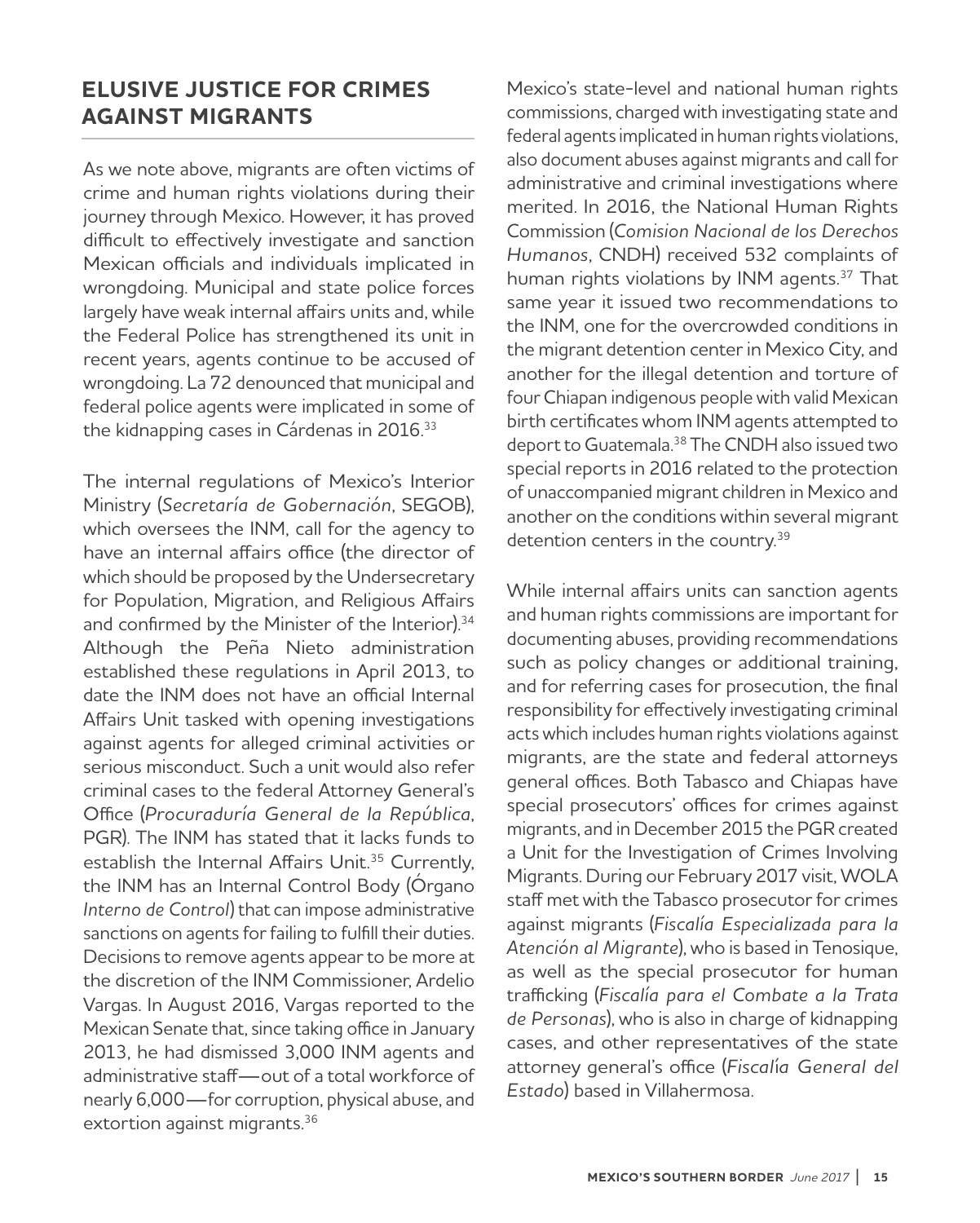The state prosecutor for crimes against migrants in Tenosique, who has yet to bring a case to trial much less win a conviction—in the two years the office has existed, explained difficulties stemming from a lack of resources and personnel. However, victims and advocates told us of disrespectful, condescending, and unprofessional treatment by this office. The special prosecutor charged with investigating kidnapping cases has been able to rescue dozens of migrants and arrest several perpetrators. This office has more human resources and is able to pull in other specialists within the attorney general's office, such as legal doctors (*medico legista*) to certify rape or other abuses.

A forthcoming report by La 72 in Tabasco, Casa del Migrante de Saltillo in Coahuila, Hermanos en el Camino in Oaxaca, the Sonora Network, Fundación para la Justicia y el Estado Democrático del Derecho, Fundar, and WOLA assesses the effectiveness of the Mexican government's investigation and prosecution of crimes against migrants, including efforts by authorities in Tabasco.

# **REFUGE IN MEXICO**

A big change from 2014 is the number of Central Americans whose destination is not the United States. A far greater proportion are now seeking asylum in Mexico. Many people at La 72 were staying longer than the 7-day guideline, as they were awaiting decisions on their refugee status from the Mexican Commission for Refugee Assistance (*Comisión Mexicana de Ayuda a Refugiados*, COMAR), the government's small and beleaguered refugee agency. The process should take 45 working days plus appeal time, if necessary. In 2014, just 2,137 people requested protection in Mexico and of these, COMAR granted only 25 percent refugee status or complementary protection. By 2016, the number of asylum seekers increased threefold to 8,781 and of these, about 37 percent received asylum (2,722) or complementary protection (560). Another 3,632 migrants were granted a one-year humanitarian visa, including many who were victims of a crime in Mexico.<sup>40</sup>

For 2017, UNHCR is estimating that Mexico will receive up to 20,000 requests for asylum.<sup>41</sup> Because Mexico is increasingly becoming a destination and not just a country of transit

or origin, UNHCR reached an agreement with the Mexican government to increase COMAR's capacity to process protection claims. In October 2016, UNHCR released a job announcement to hire 29 additional agents for COMAR's offices in Mexico City, Tabasco, Chiapas, and Veracruz, an important increase over the 15 agents COMAR currently employs for asylum claims in the entire country.<sup>42</sup>

While this addition is welcome, the implementation has been slow. When we visited Tenosique in February 2017, 30 people staying at La 72 were still awaiting a decision even though their 45 working days had passed. Later that month, La 72 reported that between December 2016 and February 2017 asylum interviews were few and far between and that due to budget constraints, COMAR agents were performing the interviews by phone instead of in person, a grossly inadequate way to engage with asylum seekers who have been victims of trauma and violence.<sup>43</sup> As a result of the long wait, a number of migrants in Tenosique decided to abandon their claims and continue their journey north. We spoke to several migrants who had been waiting for months for asylum and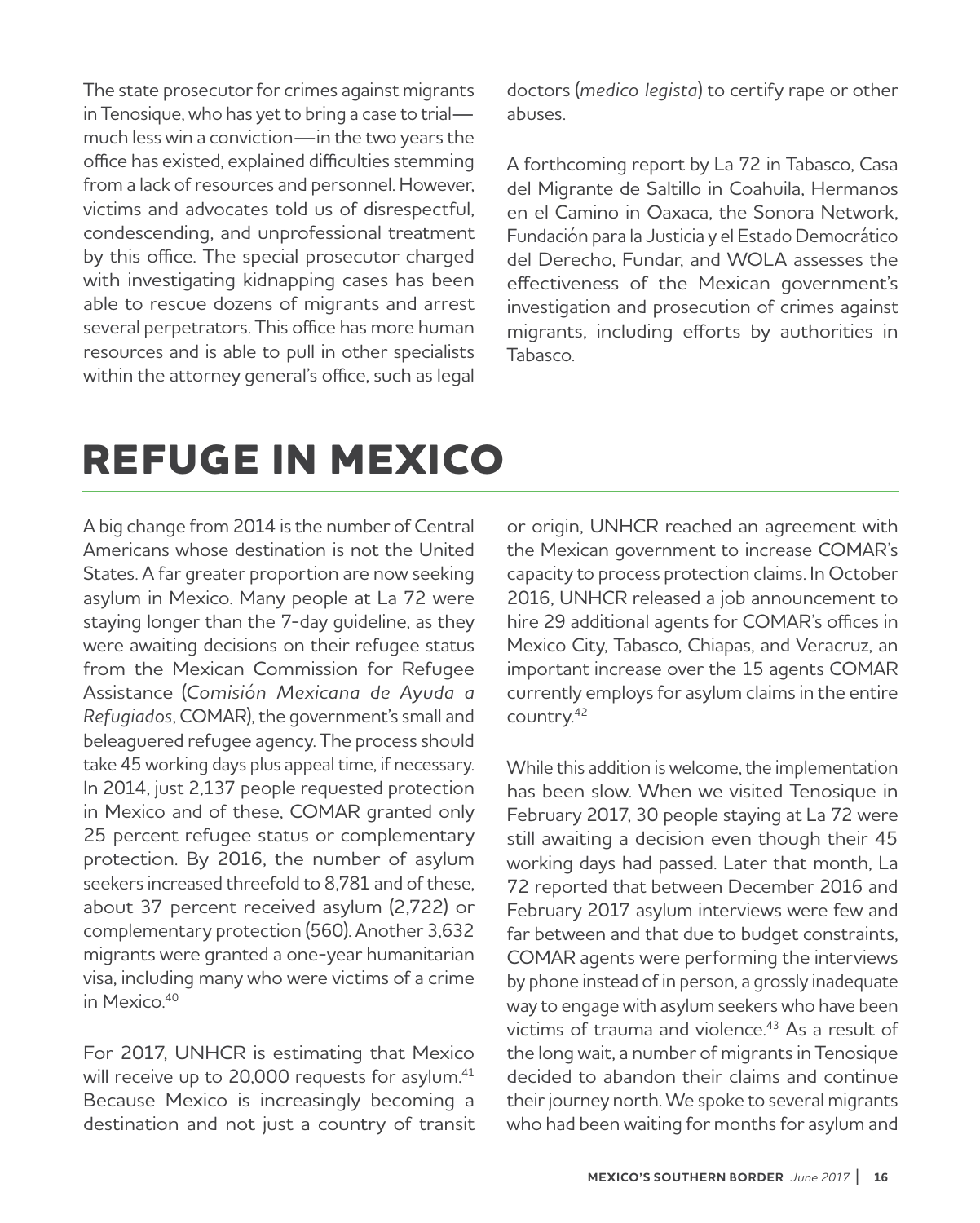

# **FIGURE 3**

humanitarian visas and were considering trying their luck farther north. Of the 202 asylum requests that La 72 has accompanied between January and June 20, 2017, none of the cases have been recognized for refugee status; only six have been granted complementary protection.<sup>44</sup>

Until recently, awaiting an asylum decision usually meant being locked up in one of the INM's "migration stations" (detention centers). The prospect of months in crowded confinement kept many apprehended migrants from seeking protection in Mexico, or caused many to abandon the asylum process, only to be sent back—often to unsafe situations.

That is changing. In April 2017, Mexican judges ruled against the detention of asylum seekers, saying this should be the exception, rather than the norm.<sup>45</sup> In coordination with UNHCR, the INM and COMAR also began in 2016 an "alternatives to lodging" program ("lodging" or *alojamiento* is the euphemism that the INM uses for "detention"). This allows temporary parole for many asylum

seekers to await decisions on their status in border communities. The UNHCR, which since July 2016 has offices in Tenosique and a presence farther up the train line in Acayucán, Veracruz and Saltillo, Coahuila, is supporting some families and individuals with a few months' basic food and rent during this period, while others stay at the shelters. While this initiative is welcome, it has yet to become an official program with clear procedures and set staff, and to date many potential asylum seekers remain in detention.

At a March 2017 hearing before the Inter-American Commission on Human Rights (IACHR), several Mexican organizations and migrant shelters highlighted not only the need to formalize the alternatives-to-detention initiative, but also to increase government services and attention to the population that receives asylum in Mexico to ensure their social, economic and cultural integration in Mexico.<sup>46</sup> This need was clear in our visit to La 72. While the shelter is able to house unaccompanied migrant children and others who are seeking asylum in Mexico, they are not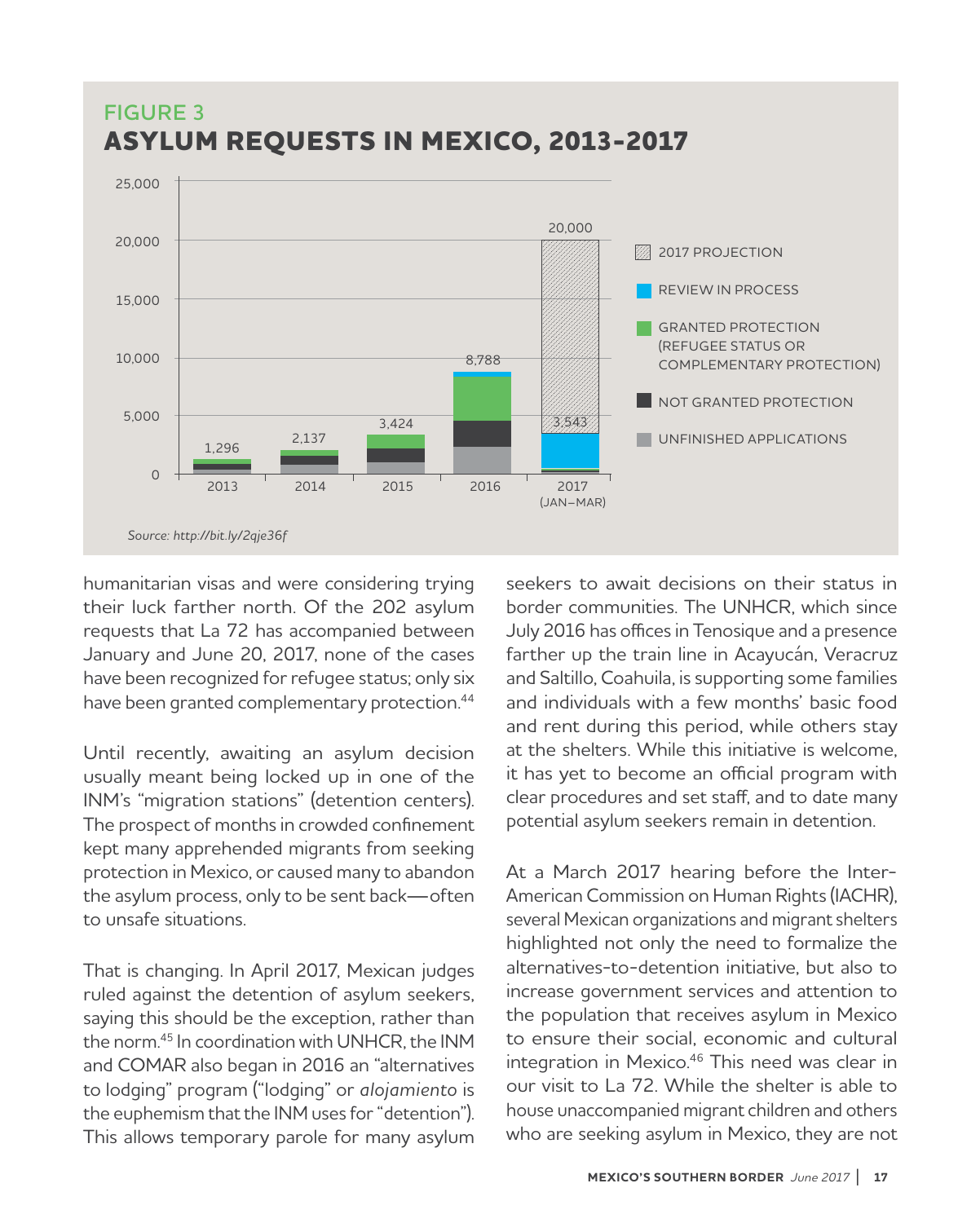equipped to provide permanent services to this population and meet their long-term needs, including mental health services for trauma victims. In a welcome sign of its awareness of this situation, the Mexican government agreed at the hearing to create a working group with civil society on ways to improve attention to the country's refugee population; the IACHR's Office of the Rapporteur for Migrant Rights will accompany the dialogues.<sup>47</sup>

### **AN INFORMAL HUMANITARIAN NETWORK EMERGES**

While many areas along the Tenosique-area's migration route are predatory, some communities are kind to migrants. A sort of "underground railroad" of concerned volunteers has sprung up at key points along the route. They offer migrants water, warn of dangerous areas, alert the shelters about unaccompanied children who may qualify for refuge, and inform migrants about the possibility of seeking protected status inside Mexico. The volunteers have likely received some guidance on this from migrant shelters or religious networks, or UNHCR, which provides them with electrolyte solutions and basic first-aid items to distribute, if needed. We saw several UNHCR posters on buildings and homes informing people of their right to seek protected status in Mexico. Some communities are even opening their own small shelters.

We saw that network activated during our visit to the La 72 shelter. A shopkeeper on the Guatemalan side of the border had spoken to three Honduran boys, ranging in age from 14 to 16, who had arrived at the border town by bus and who had pawned almost all of their belongings just to get to that far.



*This UNHCR poster is often seeen along Mexico's migration routes and informs migrants of their right to seek refugee status*

They were traveling without identification or money. (All Central American countries except Costa Rica allow others' citizens to enter their territory.) One of the boys was from Rivera Hernández, perhaps the most violent neighborhood in San Pedro Sula, which is perhaps Honduras's most violent city. Their account of their flight indicated that they would be strong candidates for refugee status inside Mexico. They spent the night at the shop.

The next morning, we accompanied shelter personnel to Guatemala and met the boys. We fully expected the boys to begin the process of applying for protected status within Mexico. They would have been able to stay at La 72 while they awaited Mexican authorities' decision. Later that day, however, we got some devastating news: rather than seek protection, the boys had decided to continue their journey to the United States, more than 1,000 miles away.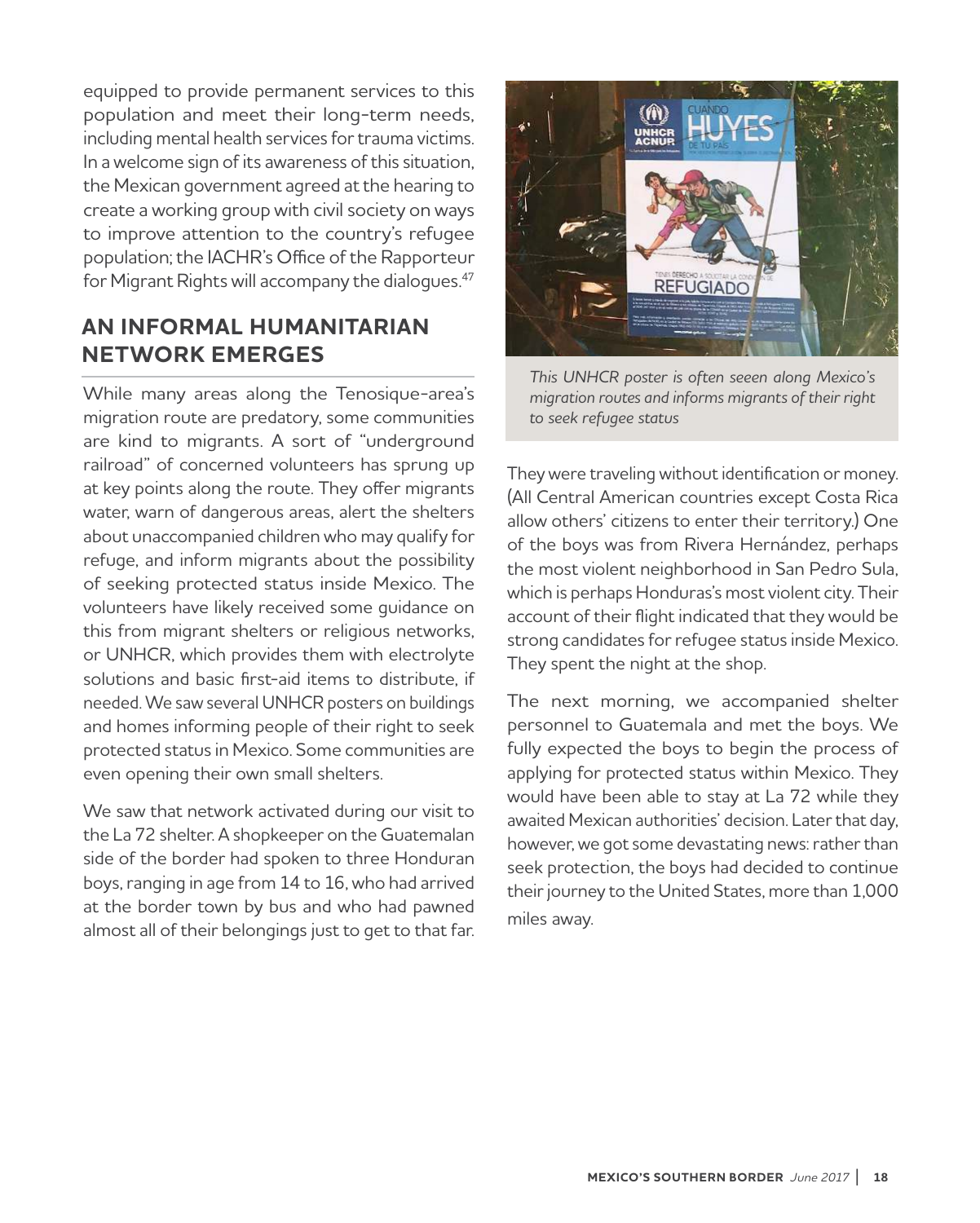## **THE "TRUMP EFFECT" MAY BE SHORT-LIVED**

The Tenosique and Palenque migrant shelters saw a very heavy flow of migrants, with an ever increasing proportion of children and families, during the last few months of 2016 and into the first half of January. This was paralleled by a heavy flow of unaccompanied Central American children, and family units, at the U.S.-Mexico border. Several months during the second half of 2016 saw U.S. authorities apprehending more children and families than they had during the 2014 "wave." As was the case then, most Central American arrivals sought out U.S. Border Patrol and CBP agents, asking for asylum or other protected status. Unlike 2014, though, family-unit members now exceed unaccompanied children.

After mid-January, though, numbers dropped sharply in Tenosique. La 72 had about 150 people staying there when we visited—a large number for a low season of the year, but a drop from the over 250 that had been a constant level in prior months. Other migrant shelters have also experienced a significant drop. The decrease seen at the shelters is reflected in the dramatic decrease in apprehensions in Mexico and at the U.S.-Mexico border since February 2017.

While it's impossible to confirm the reason and there are many factors that influence when a person decides to leave their home country, shelter personnel and migrants speculated that, encouraged by messages from smugglers, Central Americans desiring to leave were rushing to reach the United States before the January 20 inauguration of Donald Trump and his promised hardline border security policies.



*Source: http://bit.ly/2mnbZsp*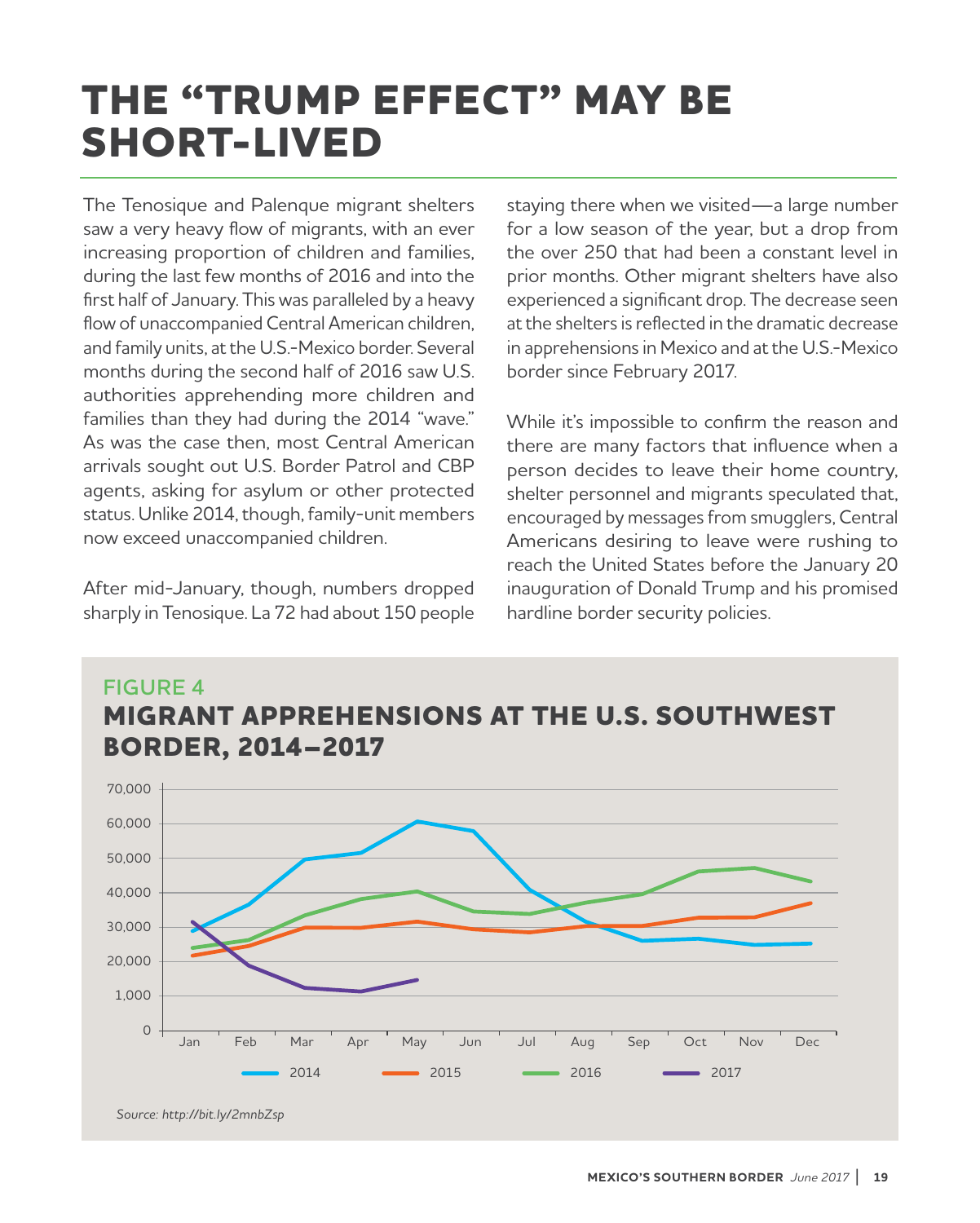## **FIGURE 5 UNACCOMPANIED CHILDREN AND FAMILY UNIT APPREHENSIONS AT THE U.S. SOUTHWEST BORDER**



## **FIGURE 6 MIGRANT APPREHENSIONS AFTER THE 2016 U.S. PRESIDENTIAL ELECTION**



*Sources: http://bit.ly/1MphFr5; http://bit.ly/2mnbZsp*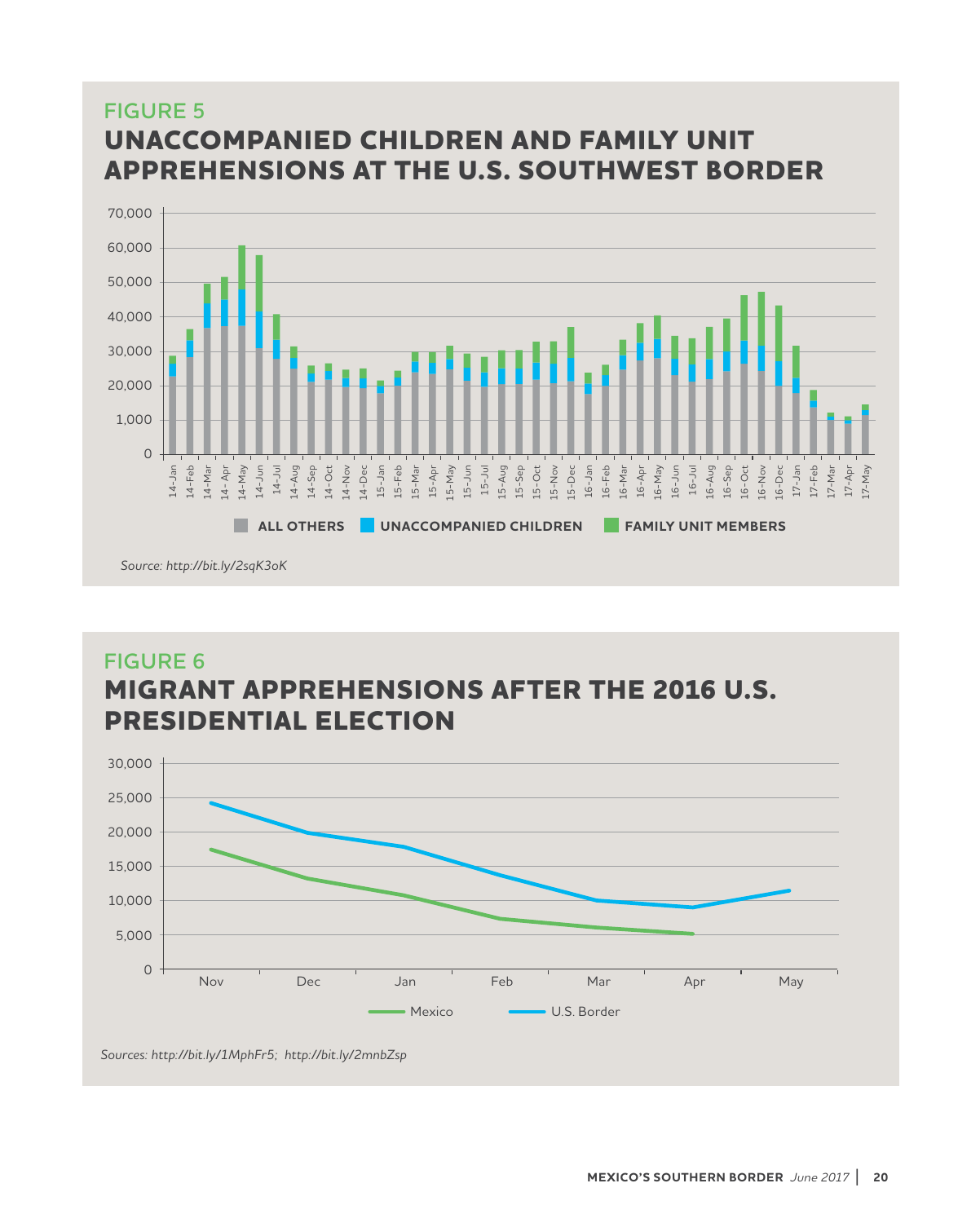They had reason to be concerned. The immigration enforcement measures laid out by Trump's executive orders grant ICE agents the ability to consider any undocumented migrant in the country as a priority for removal and, if fully implemented, would ramp up migrant detention, criminalize parents who hire smugglers to bring their children to the United States, reestablish the Secure Communities program, and promote other agreements to increase state and local law enforcement collaboration with DHS to identify undocumented migrants, among other measures.<sup>48</sup> These orders, combined with widespread media coverage about migrants being targeted for removals, has also likely resulted in people delaying their decisions to attempt the journey north or to look to Mexico and other countries in the region, such as Costa Rica, Panama, and Belize, as possible places of refuge.

However, even in mid-February we saw many young men walking with their packs along the 40-mile road between Tenosique and the remote Mexico-Guatemala border crossing at El Ceibo. On

the Guatemalan side of the border, the shopkeeper we met had counted 25 migrants passing by the evening before we visited. For individuals and families fleeing violence and persecution, like the family of 17 Afro-Hondurans from the Garifuna community who fled en masse, increased U.S. enforcement is unlikely to play into their decision to leave their homes, although it might influence their destination. By May 2017, apprehension levels at the U.S-Mexico border had begun to tiptoe back up, with a 31 percent increase in total apprehensions compared to April, and a 50 percent increase in apprehensions of unaccompanied minors<sup>49</sup>

These numbers are unlikely to return to the unusually high levels seen in late 2016, which, as noted, were also part of a "Trump effect." Instead, WOLA predicts rates are more likely to return to a level that is a rough average of the extremely low rates in early 2017 and the extreme highs in late 2016.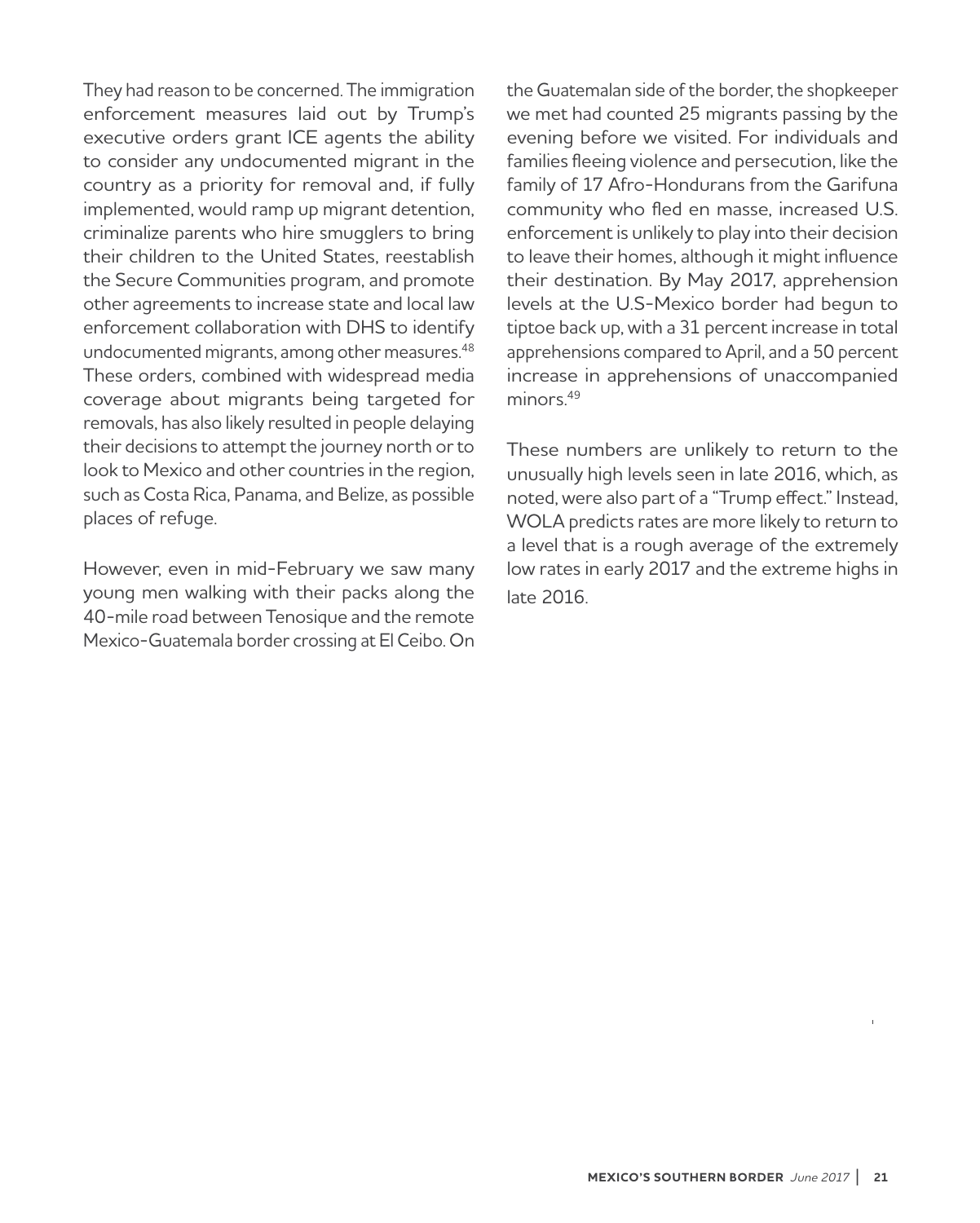## **RECOMMENDATIONS**

We visited the Mexico-Guatemala border during a singular period: a "trough" of migration following President Trump's inauguration and preceding the modest increases that began in May. We heard little evidence of the cocaine trafficking that occurs quietly in this zone amid an increase in Colombian production. We noted an increase in U.S. assistance to security and migration agencies, and to the justice system, though at levels well below what were expected when the Southern Border Program launched in mid-2014. We were encouraged to see some progress in alternatives to detention programs for asylum seekers, but very alarmed to see that violent abuse of migrants continues to be chronic, and to occur with near-total impunity.

It would be inaccurate to allege that Mexico and Central America are moving backward in efforts to address the root causes of migration and to punish the abuse of migrants, but progress is proving to be excruciatingly slow, and political will to move forward is uneven at best.

- **MEXICO SHOULD CONTINUE TO STRENGTHEN ITS ASYLUM PROCE-DURES AND CAPACITY TO SCREEN APPREHENDED MIGRANTS FOR PROTECTION CONCERNS.** While UNHCR support to COMAR is important, it is not a long-term solution to improving the asylum process in Mexico. The government should seek to fund and dramatically expand the capacity and size of COMAR to ensure a transparent and quick processing of requests, with procedures that do not violate the rights of those seeking protection. UNHCR-supported "alternatives to detention" programs have eased the asylum application process and should be supported and expanded.
- **THE INM SHOULD CONTINUE TO MOVE FORWARD WITH INSTITUTION-AL REFORMS AIMED AT DECREASING ABUSES AND STRENGTHENING ACCOUNTABILITY.** It is urgent that the INM create an internal affairs unit, fully establish its civil service for agents, improve and solidify training, and develop useof-force guidelines. Any additional U.S. support for the INM should prioritize these areas.
- **NEITHER U.S. ASSISTANCE NOR THE STRATEGIES OF MEXICO AND GUATEMALA SHOULD ENCOURAGE THE USE OF MILITARY FORCE FOR INTERNAL SECURITY MISSIONS IN BORDER ZONES.** We repeat our June 2014 and November 2015 recommendation against encouraging a military role in citizen security and migrant enforcement missions. While this has not been a principal focus of the Southern Border Program, efforts are underway to increase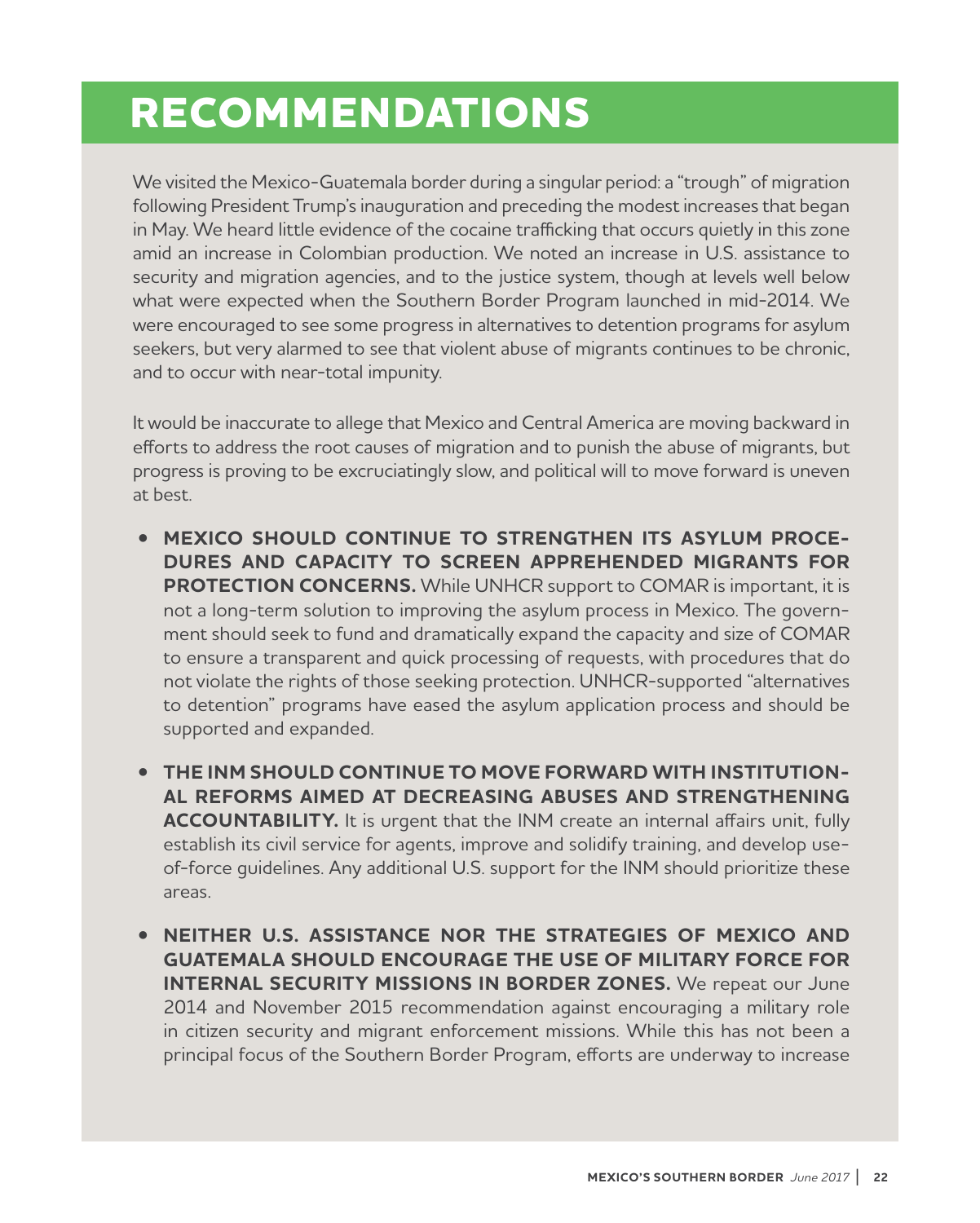## **RECOMMENDATIONS**

military capacities in the region, especially for Mexico's Navy and Guatemala's Interagency Task Forces. We once again emphasize that missions placing military personnel in regular contact with citizens—including tense situations like checkpoints, searches, detentions, and interrogations—should be avoided and minimized wherever possible. Whether police or military, units with border security responsibilities need training in protection and credible fear procedures, so that they do not return migrants to the very threats that they are fleeing.

- **THE U.S. DEPARTMENTS OF STATE, DEFENSE, AND HOMELAND SE-CURITY SHOULD INCREASE TRANSPARENCY REGARDING U.S. ASSIS-TANCE TO MEXICO FOR SOUTHERN BORDER ENFORCEMENT.** The U.S. government should continue to support training and professionalization programs for the INM. Additionally, migrants' and smugglers' ability to adjust to new security patterns demonstrates that heavy-handed enforcement strategies only provide temporary results, and furthermore, these strategies often lead to abuses and due process concerns.
- **U.S. ASSISTANCE TO CENTRAL AMERICA MUST CONTINUE TO FOCUS ON THE PUSH FACTORS OF MIGRATION.** In May 2017, the U.S. Congress approved \$US655 million in Fiscal Year 2017 aid to Central America to continue implementing a multi-year strategy that addresses the underlying conditions driving Central Americans to leave their countries. This strategy began in Fiscal Year 2016 when Congress approved \$750 million. Though former assistance to the region focused primarily on security, the revamped strategy recognized the need to reduce violence, strengthen institutions, combat corruption, and expand economic opportunities. The proposed 39 percent reduction in support for Central America in the Trump administration's Fiscal Year 2018 budget request would cripple programs aimed at strengthening security and justice institutions, as well as violence-prevention and job-creation efforts in the region.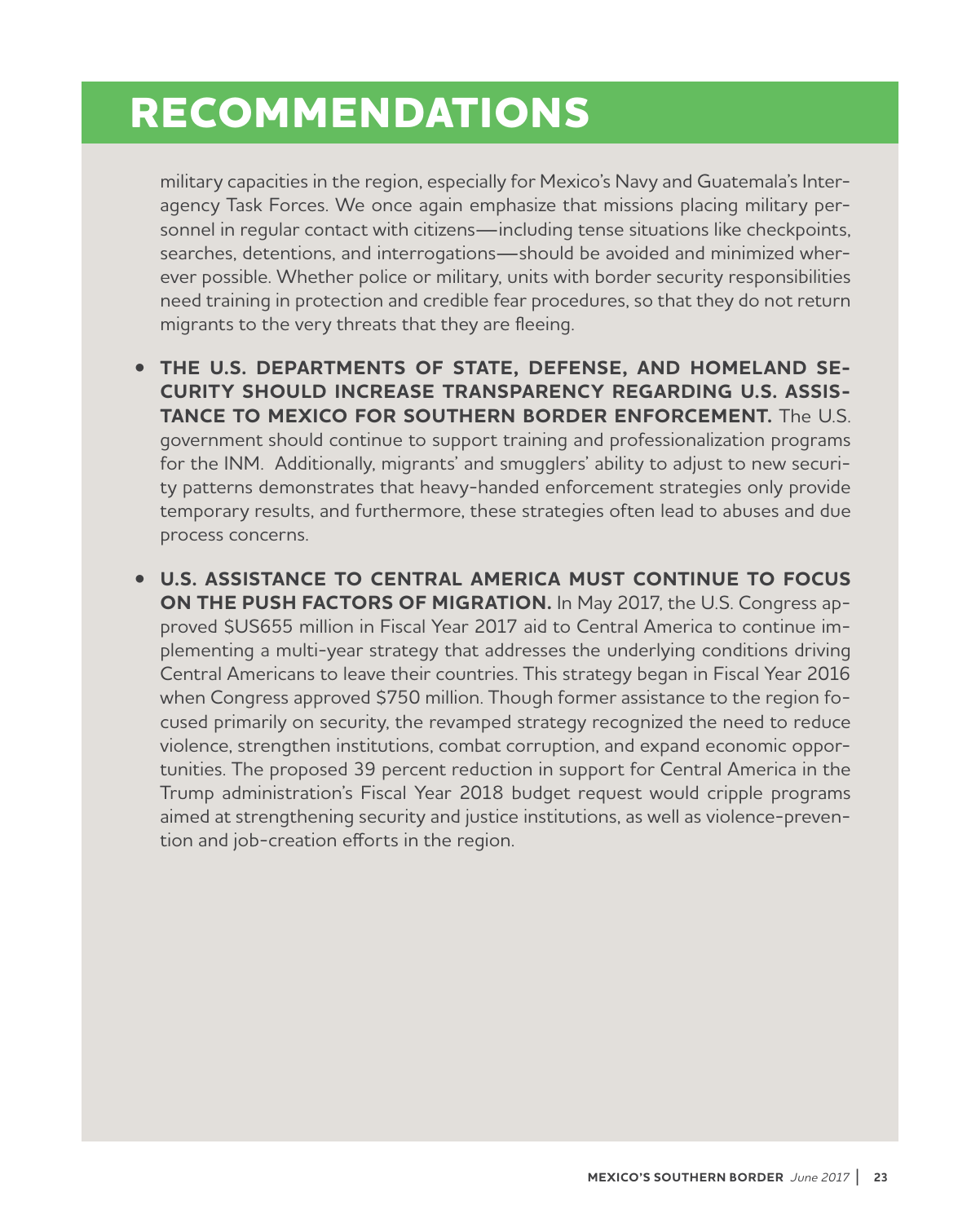# **NOTES**

- 1 Secretaria de Gobernación, Unidad de Política Migratoria, "Boletines Estadísticos," http://www.politicamigratoria.gob.mx/ es\_mx/SEGOB/Boletines\_Estadisticos.
- 2 La 72—Hogar-Refugio para Migrantes, *En Los Límites de la Frontera, Quebrando Los Limites: Situación de los Derechos Humanos de las Personas Migrantes y Refugiadas en Tenosique, Tabasco*; April 2017, http://www.la72.org/wp-content/ uploads/2017/04/Informe-DDHH-2016-LA-72.pdf.
- 3 Secretaria de Gobernación, Unidad de Política Migratoria, "Boletines Estadísticos."
- 4 Nina Lakhani, "Violent deaths in El Salvador spiked 70% in 2015, figures reveal," The Guardian, January 4, 2016, https:// www.theguardian.com/world/2016/jan/04/el-salvadorviolence-deaths-murder-2015.
- 5 David Gagne, "Insight Crime's 2016 Homicide Roundup," Insight Crime, January 16, 2017, http://www.insightcrime.org/ news-analysis/insight-crime-2016-homicide-round-up.
- 6 Adriana Beltrán, Children and Families Fleeing Violence in Central America, Washington Office on Latin America (WOLA), February 21, 2017, https://www.wola.org/analysis/ people-leaving-central-americas-northern-triangle/.
- 7 "'Imperios de la Extorsión' están en Honduras y El Salvador," La Prensa, July 1, 2015, http://www.laprensa.hn/ honduras/854572-410/imperios-de-la-extorsi%C3%B3nest%C3%A1n-en-honduras-y-el-salvador.
- 8 Geneva Declaration Secretariat, "Global Burden of Armed Violence, Chapter 3: Lethal Violence Against Women and Girls," June 2015, http://www.genevadeclaration.org/fileadmin/ docs/GBAV3/GBAV3\_Ch3\_pp87-120.pdf.
- 9 United Nations High Commissioner for Refugees, *Women on the Run: First Accounts of Refugees Fleeing El Salvador, Guatemala, Honduras, and Mexico,* October 2015, http://www. unhcr.org/en-us/publications/operations/5630f24c6/womenrun.html.
- 10 U.S. Customs and Border Protections, U.S. Border Patrol, "Total Illegal Alien Apprehension By Month FY2000- FY 2016," https://www.cbp.gov/sites/default/files/assets/ documents/2016-Oct/BP%20Total%20Monthly%20Apps%20 by%20Sector%20and%20Area%2C%20FY2000-FY2016.pdf.
- 11 "Peña Nieto pone en marcha el programa Frontera Sur," Animal Político, July 8, 2014, http://www.animalpolitico. com/2014/07/en-esto-consiste-el-programa-queprotegera-a-migrantes-que-ingresan-a-mexico/.
- 12 Adam Isacson, Maureen Meyer, and Hannah Smith, *Increased Enforcement at Mexico's Southern Border*, WOLA, November 2015, https://www.wola.org/files/WOLA\_Increased\_ Enforcement\_at\_Mexico's\_Southern\_Border\_Nov2015.pdf; Ximena Suarez, Jose Knippen, and Maureen Meyer, A Trail of Impunity: Thousands of Migrants in Transit Face Abuses amid Mexico's Crackdown, WOLA, September 2016, https://www. wola.org/analysis/a-trail-of-impunity/; Maureen Meyer, Jose Knippen, Clay Boggs, Joint Report: An Uncertain Path, WOLA, November 18, 2015, https://www.wola.org/analysis/jointreport-justice-for-crimes-and-human-rights-violationsagainst-migrants-and-refugees-in-mexico/13 http://www. zocalo.com.mx/new\_site/articulo/asaltan-y-arrojan-de-trena-migrantes; Adam Isacson, Maureen Meyer, and Gabriela Morales, *Mexico's Other Border*, WOLA August 2014, https:// www.wola.org/sites/default/files/Mexico%27s%20Other%20 Border%20PDF.pdf.
- 13 Sinhué Samaniego, "Asaltan y arrojan de tren a migrantes," Zócalo, January 2017, http://www.zocalo.com.mx/new\_site/ articulo/asaltan-y-arrojan-de-tren-a-migrantes.
- 14 "Programa Frontera Sur: El discurso de derechos humanos con el que México 'caza' a miles de migrantes," Animal Político, n.d., http://www.animalpolitico.com/caceriademigrantes/ reportaje01.html.
- 15 Gabriel Stargardter and Julia Edwards, "Servicio migratorio mexicano 'en el límite' por presión de migrantes a EEUU," Reuters América Latina, June 10, 2016, http://lta.reuters.com/ article/topNews/idLTAKCN0YW1WO.
- 16 "El gobierno de México quita concesión a empresa que controlaba el ferrocarril la Bestia," Animal Político, August 23, 2016, http://www.animalpolitico.com/2016/08/gobiernomexico-quita-concesion-empresa-controlaba-ferrocarril-labestia/.
- 17 U.S. Senate, Committee on Foreign Affairs, Western Hemisphere Subcommittee, "Hearing on Migration Crisis: Oversight of the Administration's Proposed \$1 Billion Request for Central America," April 30, 2015, http://foreignaffairs. house.gov/hearing/subcommittee-hearing-migration-crisisoversight-administration-s-proposed-1-billion-request.
- 18 Clare Ribando Seelke and Kristin Finklea, U.S.-Mexican Security Cooperation: The Mérida Initiative and Beyond, Congressional Research Service, January 18, 2017, https://fas. org/sgp/crs/row/R41349.pdf.
- 19 Ibid.
- 20 The White House, Office of the Press Secretary, "FACT SHEET: United States-Mexico Relations," July 22, 2016. https://obamawhitehouse.archives.gov/the-pressoffice/2016/07/22/fact-sheet-united-states-mexicorelations.
- 21 "México y EUA inician capacitación de agentes migratorios," Terra, May 29, 2017, https://www.terra.com.mx/noticias/ mexico/mexico-y-eua-inician-capacitacion-de-agentes-migra torios,d64c2b2f4067cf046112e15c6dc692ad4zcj4a95.html.
- Joshua Partlow, "U.S.-Mexico security cooperation is at a historic high. Will that change under Trump?," The Washington Post, March 20, 2017, https://www. washingtonpost.com/world/the\_americas/us-mexicansecurity-cooperation-is-at-a-historic-high-will-that-changeunder-trump/2017/03/17/dee0e92f-8ae5-4b26-a5e0 fa32e7cf71ce\_story.html?utm\_term=.4d5b93ae78e3.
- 23 Adam Isacson, Maureen Meyer, and Hannah Smith, *Increased Enforcement at Mexico's Southern Border*.
- 24 Adrian Roa, "Militares de EEUU y México se reúnen en Chiapas para hablar de inmigración," Infodefensa, February 10, 2017, http://www.infodefensa.com/latam/2017/02/10/ noticia-mexico-tratan-temas-seguridad-frontera-chiapas. html.
- 25 U.S. Airforce Commander Lori J. Robinson, "Statement to Senate Armed Services Committee," April 6, 2017, https://www.armed-services.senate.gov/imo/media/doc/ Robinson\_04-06-17.pdf
- 26 Clare Ribando Seelke and Kristin Finklea, U.S.-Mexican Security Cooperation: The Mérida Initiative and Beyond.
- 27 La 72—Hogar-Refugio para Migrantes, *En Los Límites de la Frontera, Quebrando Los Limites: Situación de los Derechos Humanos de las Personas Migrantes y Refugiadas en Tenosique,*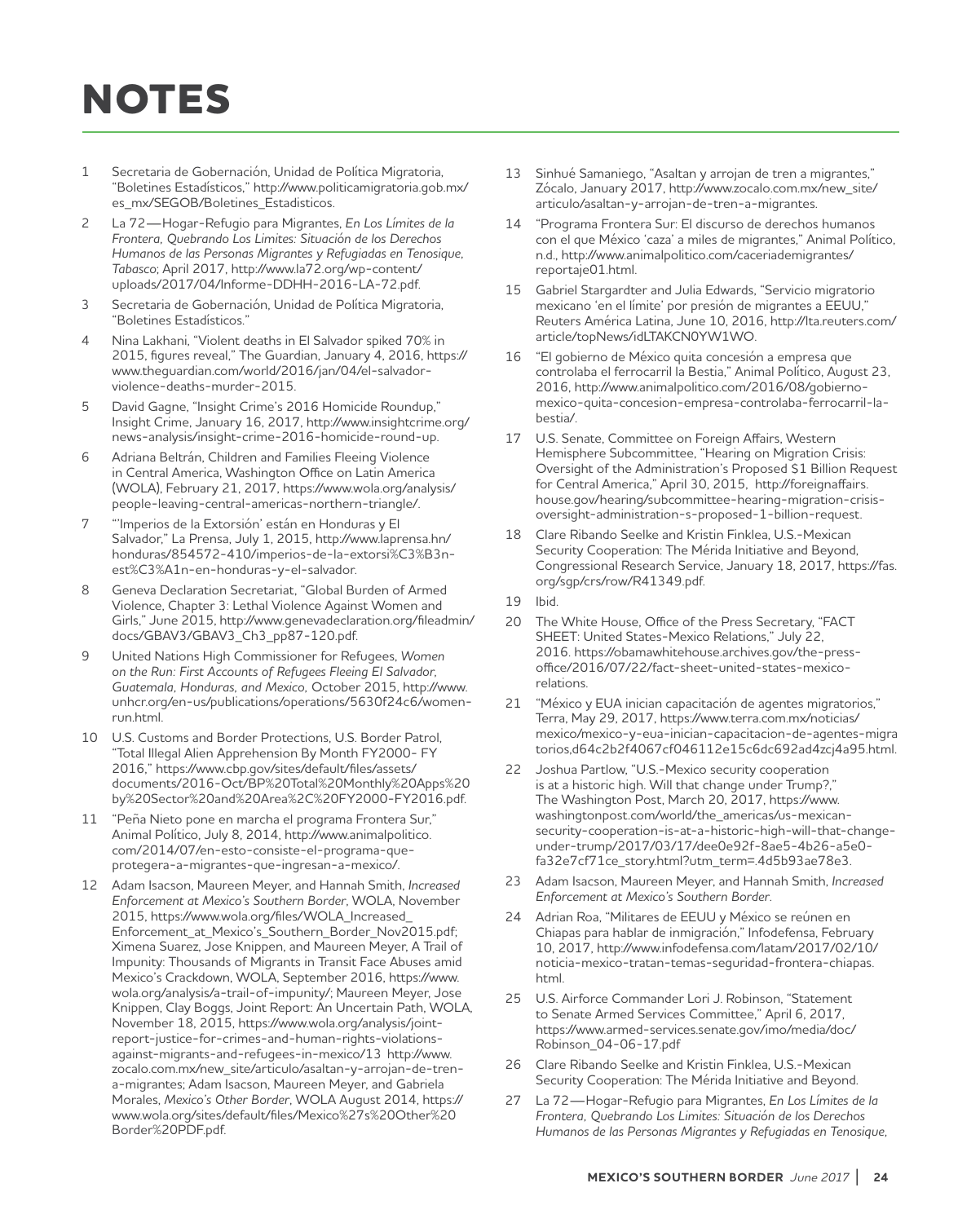*Tabasco.*

- 28 VTS-T03 Heavy Duty Stun Gun, VIPERTEK, Sold by Dynamic Deals HQ, https://www.amazon.com/VIPERTEK-VTS-T03-Rechargeable-Tactical-Flashlight/dp/B01FHG3IN2/ ref=sr\_1\_3?ie=UTF8&qid=1497890183&sr=8- 3&keywords=flashlight+stun+gun.
- 29 Daniel Blancas Madriga, "Maras cobran a migrantes 100 dólares por estación al trepar a La Bestia," Crónica, April 27, 2017, http://www.cronica.com.mx/notas/2017/1020977.html.
- 30 Hilario Paredes, "Atracan a par de indocumentados," El Heraldo de Tabasco, April 16, 2017, https://www. elheraldodetabasco.com.mx/seguridad/atracan-a-par-deindocumentados.
- 31 "Rescatan a 13 migrantes secuestrados en Cárdenas," Tabasco HOY, February 8, 2017, http://www.tabascohoy.com/ nota/367272/rescatan-a-13-migrantes-secuestrados-encardenas.
- 32 Armando Guzmán, "Cae banda de secuestradores de migrantes en Tabasco," Proceso, December 15, 2016, http:// www.proceso.com.mx/466549/cae-banda-secuestradoresmigrantes-en-tabasco.
- 33 La 72—Hogar-Refugio para Migrantes, "Nueva Ola de Violencia se Suma a la Profunda Crisis Regional en Torno a Personas Migrantes y Refugiadas," October 3, 2016, http://www.la72.org/wpcontent/uploads/2017/03/ Comunicado-031016.pdf.
- 34 Secretaria de Gobernación, Diario Oficial de la Federación, Reglamento Interior de la Secretaria de Gobernación, April 2, 2016, http://dof.gob.mx/nota\_detalle. php?codigo=5294185&fecha=02/04/2013.
- Consejo Nacional, Instituto Nacional de Migración, 1ª Reunión de Trabajo de la Comisión de Fortalecimiento Institucional del Consejo Ciudadano del INM, July 9, 2015, https://www. gob.mx/cms/uploads/attachment/file/25298/Comision\_ Fortalecimiento.pdf.
- 36 Leticia Robles de la Rosa, "Limpian a INM de 3 mil corruptos; admite que hay irregularidades hasta en trámites," Excélsior, August 4, 2016, http://www.excelsior.com.mx/ nacional/2016/08/04/1108915.
- 37 Comisión Nacional de los Derechos Humanos (CNDH Mexico), "Informe Anual de Actividades 2016," n.d., http://informe.cndh. org.mx/Menu.aspx?id=15001.
- 38 Comisión Nacional de los Derechos Humanos (CNDH Mexico), "Recomendación No. 22 /2016," May 22, 2016, http:// www.cndh.org.mx/sites/all/doc/Recomendaciones/2016/ Rec\_2016\_022.pdf; "Recomendación No. 68/ 2016," December 28, 2016, http://www.cndh.org.mx/sites/all/doc/ Recomendaciones/2016/Rec\_2016\_068.pdf.
- 39 Comisión Nacional de los Derechos Humanos (CNDH), "Informe 7/2016 del Mecanismo Nacional de Prevención de la Tortura Sobre Estaciones Migratorias y Estancias Provisionales en los Estados de Guerrero, Michoacán, Nuevo León Quintana Roo, Sonora y Veracruz," September 29, 2016, http://www. cndh.org.mx/sites/all/doc/PrevTortura/7\_2016.pdf; "Informe Sobre la Problemática de Niñas, Niños y Adolescentes

Centroamericanos en Contexto de Migración Internacional no Acompañados en su Tránsito por México, y con Necesidades de Protección Internacional," October 2016, http://www.cndh. org.mx/sites/all/doc/Informes/Especiales/Informe\_NNACMNA. pdf.

- 40 Secretaria de Gobernación, Unidad de Política Migratoria, "Boletín Estadístico 2016," II. Documentación y Condición de Estancia en México, n.d., http://www.politicamigratoria.gob.mx/ es\_mx/SEGOB/Documentacion\_y\_condicion\_estancia\_2016.
- 41 Leopoldo Hernández, "Alerta ACNUR de incremento de solicitudes como refugiados," El Economista, February 10, 2017, http://eleconomista.com.mx/sociedad/2017/02/10/ alerta-acnur-incremento-solicitudes-como-refugiados.
- 42 United Nations High Commissioner for Refugees, "Anuncio General de Vacantes," n.d., http://www.gob.mx/cms/uploads/ attachment/file/153000/Anuncio\_General\_de\_Vacantes\_ UNOPS\_COMAR.pdf.
- 43 La 72—Hogar-Refugio para Migrantes, "El Estado Mexicano se Niega a Atender la Grave Crisis de Personas Refugiadas en la Frontera Sur de México," February 23, 2017, http://www.la72.org/wp-content/uploads/2017/03/ Comunicado-230217.pdf.
- 44 La 72 Hogar Refugio para Migrantes, "Las Personas Refugiadas: Víctimas de un Sistema Letal," June 20, 2017, http://www.la72.org/wp-content/uploads/2017/06/ Comunicado-D%C3%ADa-del-Refugiado-2017.pdf.
- 45 Organization of American States (OAS), Inter-American Commission on Human Rights, "IAHCR Welcomes Progress on the Protection of Asylum Seekers and Refugees in Mexico," June 13, 2017, http://www.oas.org/en/iachr/media\_center/ PReleases/2017/075.asp.
- 46 Comisión Interamericana de los Derechos Humanos (CIDH), "Situación de los derechos humanos de las personas solicitantes de asilo y refugiadas en México," March 17, 2017, http://sinfronteras.org.mx/wp-content/uploads/2017/03/ InformeAuienciaCIDH\_-17\_Marzo.pdf.
- 47 Comisión Interamericana de los Derechos Humanos (CIDH), Comunicado de Prensa, "Crean grupo de trabajo entre autoridades y sociedad civil para atender a población refugiada en México," March 17, 2017; http://sinfronteras.org.mx/wpcontent/uploads/2017/03/OSC-mexicanas-participan-enaudiencia-CIDH\_Asilo\_17MAR\_VF.pdf
- 48 Washington Office on Latin America (WOLA), Beyond the Wall: Migration, Rights, and Border Security, https:// www.wola.org/beyond-wall-migration-rights-bordersecurity/#analysis; American Immigration Council, Secure Communities: A Fact Sheet, November 29, 2011, https:// www.americanimmigrationcouncil.org/research/securecommunities-fact-sheet.
- 49 U.S. Department of Homeland Security, U.S. Customs and Border Protection, "Southwest Border Migration," June 8, 2017, https://www.cbp.gov/newsroom/stats/sw-bordermigration.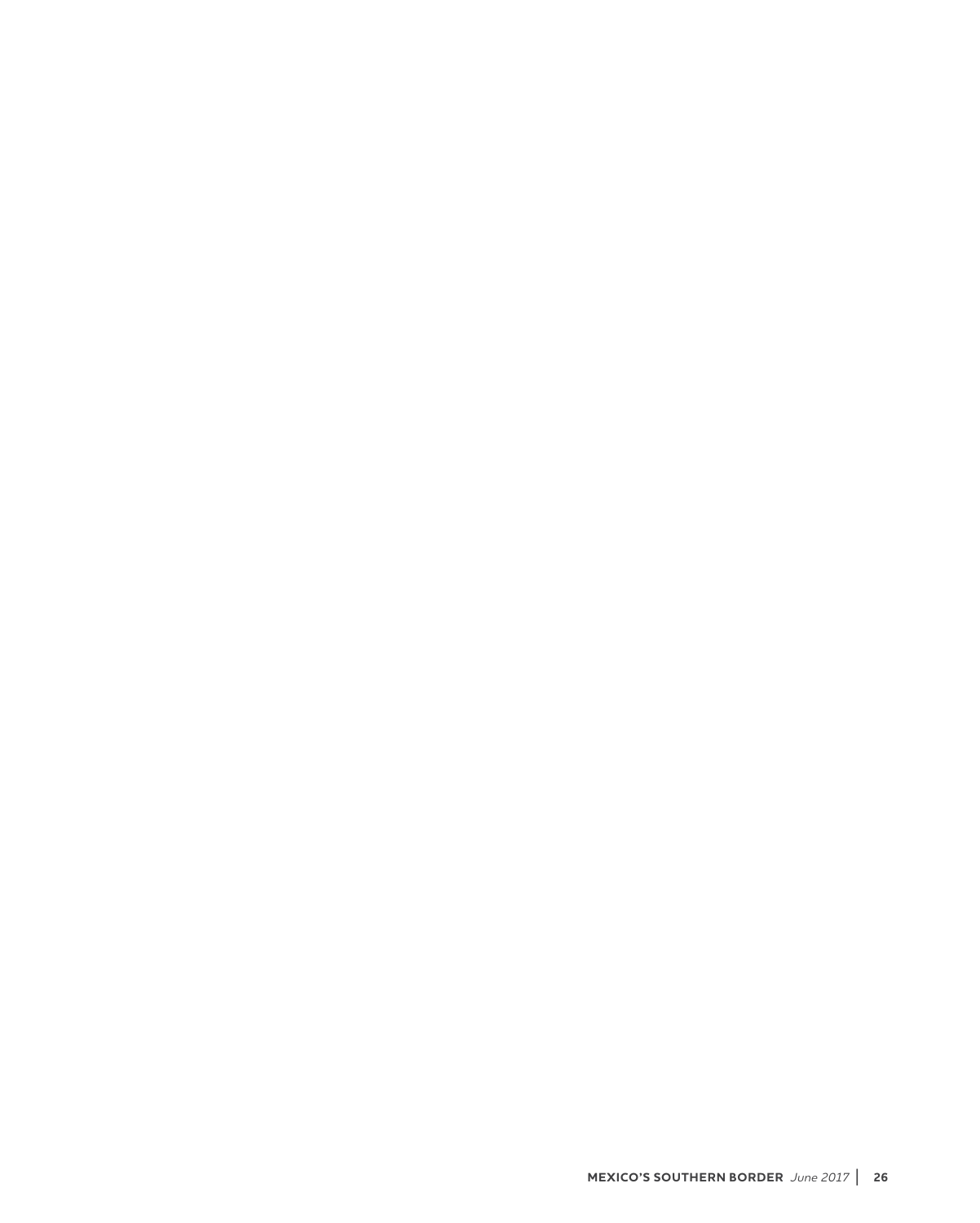### **ACKNOWLEDGEMENTS**

WOLA wishes to thank the staffs of the following organizations that were very generous with their time during our field research for this report:

- La 72 Hogar-Refugio para Personas Migrantes in Tenosique, Tabasco
- Casa del Caminante in Palenque, Chiapas
- UN High Commissioner for Refugees, Tenosique Office

We also thank the representatives from the following government agencies that met with us:

- Instituto Nacional de Migración
- Fiscalía General del Estado de Tabasco
- Federal Police, Palenque, Chiapas
- U.S. Embassy in Mexico City
- Subsecretaría de Desarrollo Político de la Secretaría de Gobierno de Tabasco

*WOLA offers particular thanks to the Ford Foundation for its financial support and excellent advice.* 

#### ABOUT THE AUTHORS

Adam Isacson is WOLA's Senior Associate for Defense Oversight. Maureen Meyer is WOLA's Senior Associate for Mexico and Migrant Rights. Hannah Smith is WOLA's Program Officer for the Mexico and Migrant Rights program.